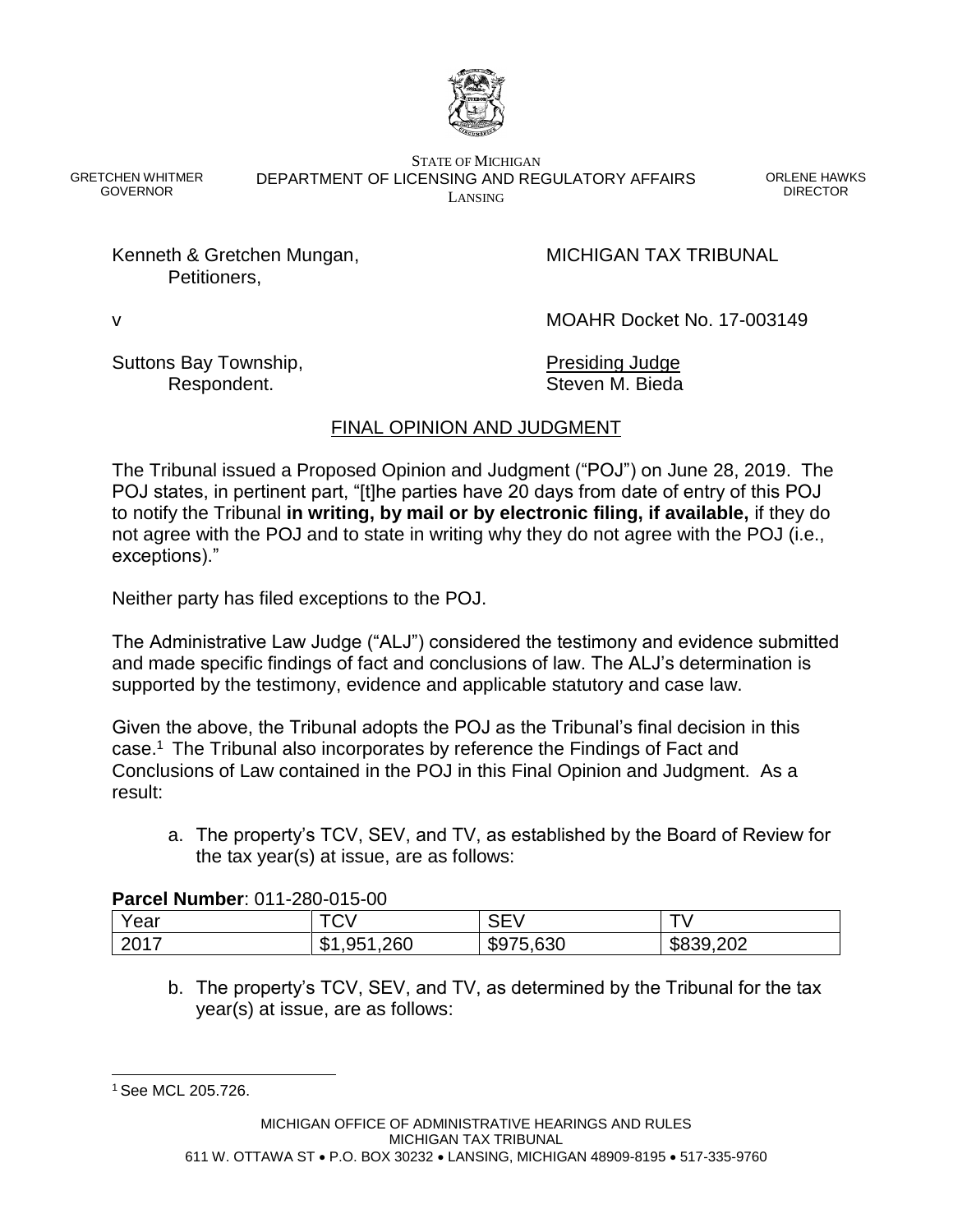## **Parcel Number**: 011-280-015-00

| Year | $T^{\wedge}$<br>v v | --<br>_<br>$\sim$ $ \sim$ |     |
|------|---------------------|---------------------------|-----|
| 2017 | 400                 | ,700                      | 700 |
|      | J                   | ФC                        | აბ  |

# IT IS SO ORDERED.

IT IS FURTHER ORDERED that the officer charged with maintaining the assessment rolls for the tax year(s) at issue shall correct or cause the assessment rolls to be corrected to reflect the property's true cash and taxable values as provided in this Final Opinion and Judgment within 20 days of entry of this Final Opinion and Judgment, subject to the processes of equalization.<sup>2</sup> To the extent that the final level of assessment for a given year has not yet been determined and published, the assessment rolls shall be corrected once the final level is published or becomes known.

IT IS FURTHER ORDERED that the officer charged with collecting or refunding the affected taxes shall collect taxes and any applicable interest or issue a refund within 28 days of entry of this Final Opinion and Judgment. If a refund is warranted, it shall include a proportionate share of any property tax administration fees paid and penalty and interest paid on delinquent taxes. The refund shall also separately indicate the amount of the taxes, fees, penalties, and interest being refunded. A sum determined by the Tribunal to have been unlawfully paid shall bear interest from the date of payment to the date of judgment, and the judgment shall bear interest to the date of its payment. A sum determined by the Tribunal to have been underpaid shall not bear interest for any time period prior to 28 days after the issuance of this Final Opinion and Judgment. Pursuant to MCL 205.737, interest shall accrue (i) after December 31, 2009, at the rate of 1.23% for calendar year 2010, (ii) after December 31, 2010, at the rate of 1.12% for calendar year 2011, (iii) after December 31, 2011, through June 30, 2012, at the rate of 1.09%, (iv) after June 30, 2012, through June 30, 2016, at the rate of 4.25%, (v) after June 30, 2016, through December 31, 2016, at the rate of 4.40%, (vi) after December 31, 2016, through June 30, 2017, at the rate of 4,50%, (vii) after June 30. 2017, through December 31, 2017, at the rate of 4.70%, (viii) after December 31, 2017, through June 30, 2018, at the rate of 5.15%, (ix) after June 30, 2018, through December 31, 2018, at the rate of 5.41%, (x) after December 31, 2018 through June 30, 2019, at the rate of 5.9%, and (xi) after June 30, 2019 through December 31, 2019, at the rate of 6.39%.

This Final Opinion and Judgment resolves the last pending claim and closes this case.

# APPEAL RIGHTS

If you disagree with the final decision in this case, you may file a motion for reconsideration with the Tribunal or a claim of appeal with the Michigan Court of Appeals.

l <sup>2</sup> See MCL 205.755.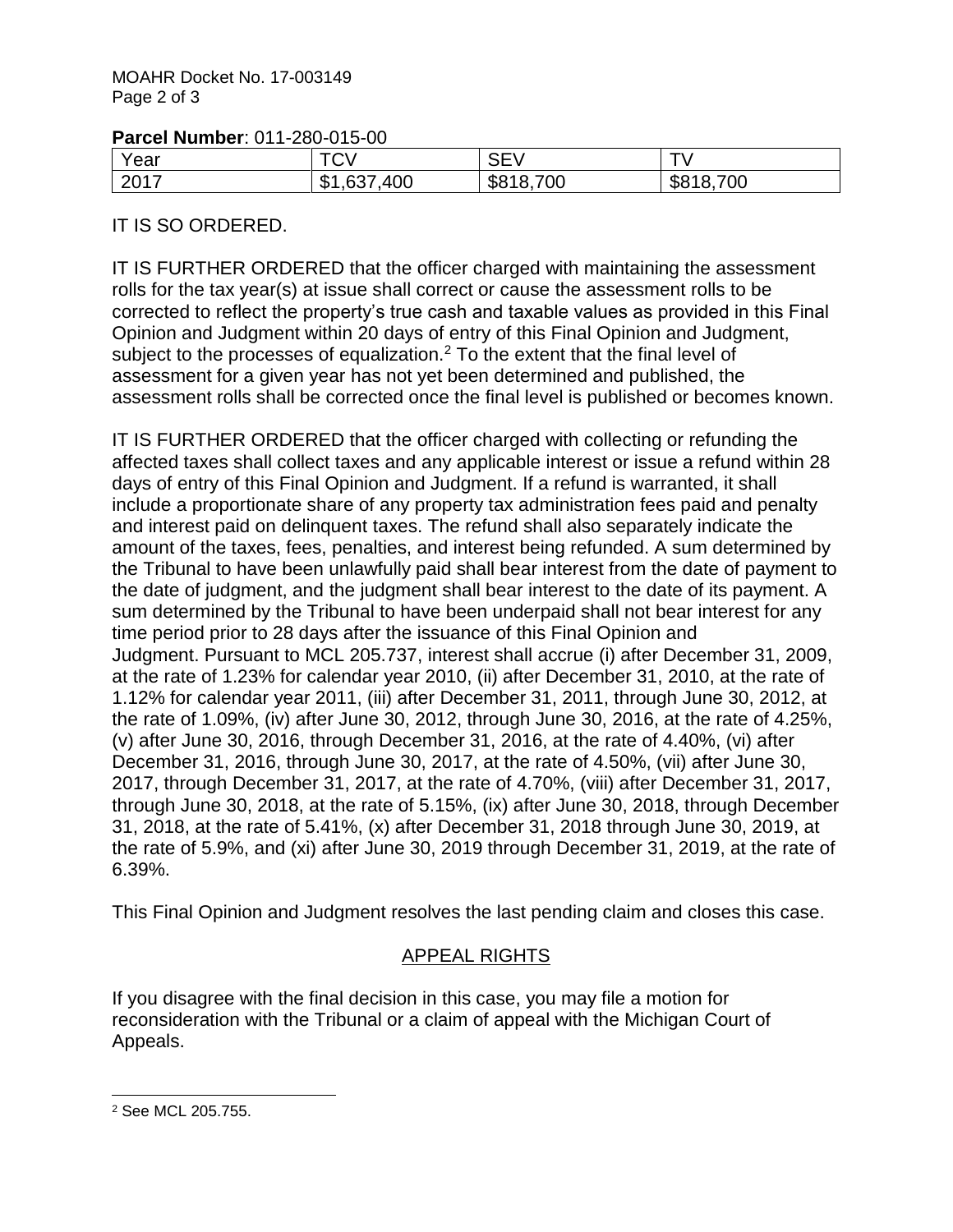MOAHR Docket No. 17-003149 Page 3 of 3

A Motion for reconsideration must be filed with the required filing fee within 21 days from the date of entry of the final decision. $3$  Because the final decision closes the case, the motion cannot be filed through the Tribunal's web-based e-filing system; it must be filed by mail or personal service. The fee for the filing of such motions is \$50.00 in the Entire Tribunal and \$25.00 in the Small Claims Division, unless the Small Claims decision relates to the valuation of property and the property had a principal residence exemption of at least 50% at the time the petition was filed or the decision relates to the grant or denial of a poverty exemption and, if so, there is no filing fee.<sup>4</sup> A copy of the motion must be served on the opposing party by mail or personal service or by email if the opposing party agrees to electronic service, and proof demonstrating that service must be submitted with the motion.<sup>5</sup> Responses to motions for reconsideration are prohibited and there are no oral arguments unless otherwise ordered by the Tribunal.<sup>6</sup>

A claim of appeal must be filed with the appropriate filing fee. If the claim is filed within 21 days of the entry of the final decision, it is an "appeal by right." If the claim is filed more than 21 days after the entry of the final decision, it is an "appeal by leave."7 A copy of the claim must be filed with the Tribunal with the filing fee required for certification of the record on appeal. $8$  The fee for certification is \$100.00 in both the Entire Tribunal and the Small Claims Division, unless no Small Claims fee is required.<sup>9</sup>

An Bh. Shin

Entered: August 1, 2019 jls

l <sup>3</sup> See TTR 261 and 257.

<sup>4</sup> See TTR 217 and 267.

<sup>5</sup> See TTR 261 and 225.

<sup>6</sup> See TTR 261 and 257.

<sup>7</sup> See MCL 205.753 and MCR 7.204.

<sup>8</sup> See TTR 213.

<sup>9</sup> See TTR 217 and 267.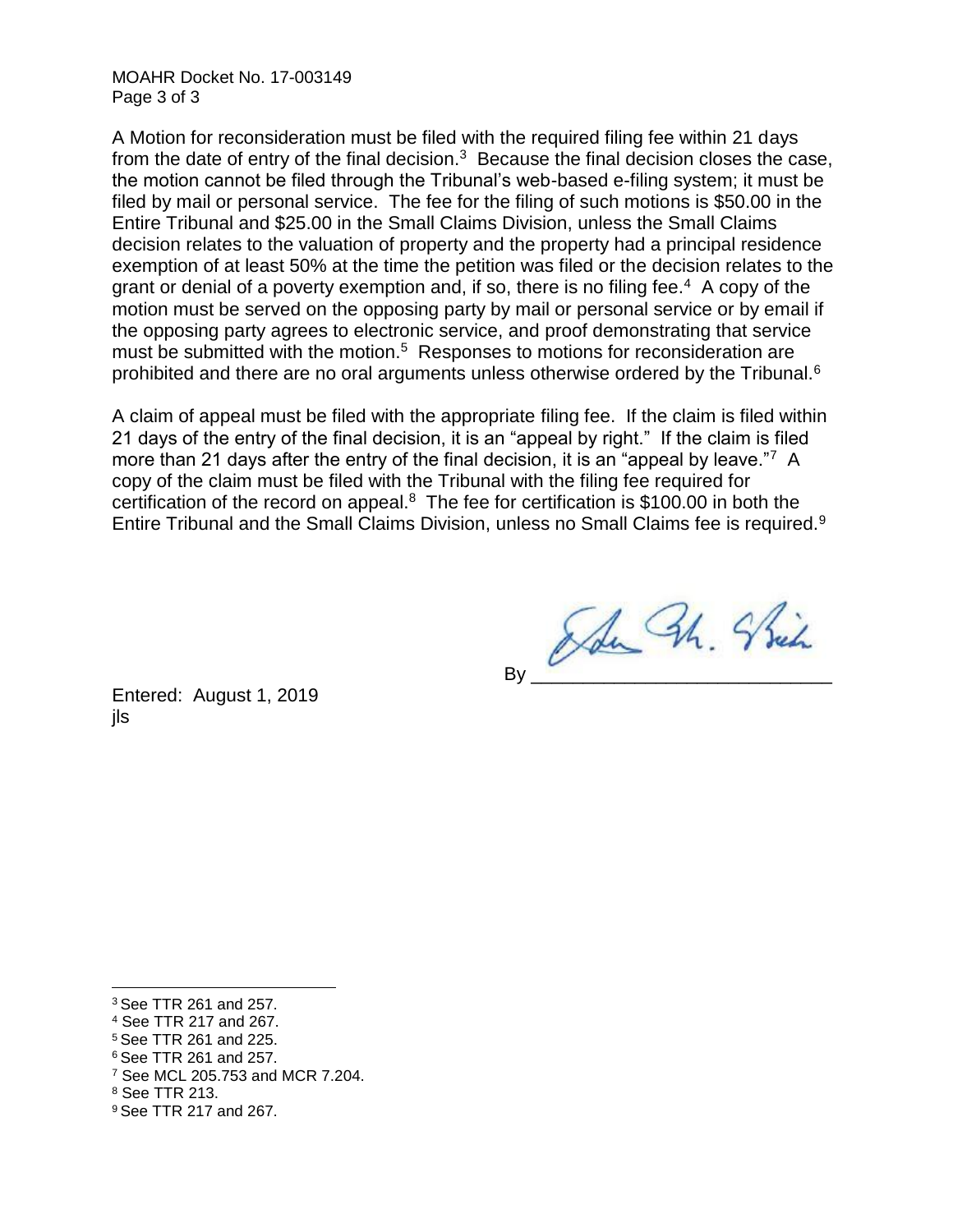

STATE OF MICHIGAN DEPARTMENT OF LICENSING AND REGULATORY AFFAIRS LANSING

ORLENE HAWKS DIRECTOR

Kenneth & Gretchen Mungan, MICHIGAN TAX TRIBUNAL Petitioners,

v MOAHR Docket No. 17-003149

Suttons Bay Township, **Presiding Judge** Presiding Judge Respondent. The Peter M. Kopke

GRETCHEN WHITMER GOVERNOR

# PROPOSED OPINION AND JUDGMENT

## **INTRODUCTION**

Petitioners filed this appeal disputing the property tax assessment levied by Respondent against Parcel No. 011-280-015-00 for the 2017 tax year. Christopher K. Cooke, Esq. represented Petitioners and Michael D. Homier, Esq. represented Respondent.

A hearing was commenced on January 22, 2019. Petitioners' witness was Robert Follett, Appraiser and Respondent's witness was Kathryn J. Wilson, Assessor.<sup>1</sup>

Based on the evidence (i.e., testimony and admitted exhibits) and the case file,<sup>2</sup> the Tribunal finds that true cash value ("TCV"), state equalized value ("SEV"), and taxable value ("TV") of Parcel No. 011-280-015-00 for the 2017 tax year are as follows:

| Year           | $T\cap V$<br>v v                | ∩ — ∖<br>. - - - - - - |                |
|----------------|---------------------------------|------------------------|----------------|
| 2017<br>20 I I | ,400<br>σт<br>≺<br>D<br>ו טט, ו | 700<br>\$818,          | 700<br>J010, n |

# **FINDINGS OF FACT**

The following facts were proven by a preponderance of the evidence (i.e., testimony and admitted exhibits) and concern only the evidence and inferences found to be significantly relevant to the legal issues involved: $3$ 

 $\overline{a}$ <sup>1</sup> Both witnesses submitted valuation disclosures, were offered as experts for testifying as to value, and were admitted without objection. See Transcript ("TR") at 6-12, 154-58 and 163.

<sup>2</sup> The parties' stipulated to the admission of P-1, R-1, R-2, R-3, and R-4 and those exhibits were admitted. See TR at 4-5. P-2 was also offered and admitted without objection. See TR at 226-32.

<sup>&</sup>lt;sup>3</sup> The Tribunal has not addressed every piece of evidence or every inference that might lead to conflicting conclusions and has rejected evidence contrary to these findings.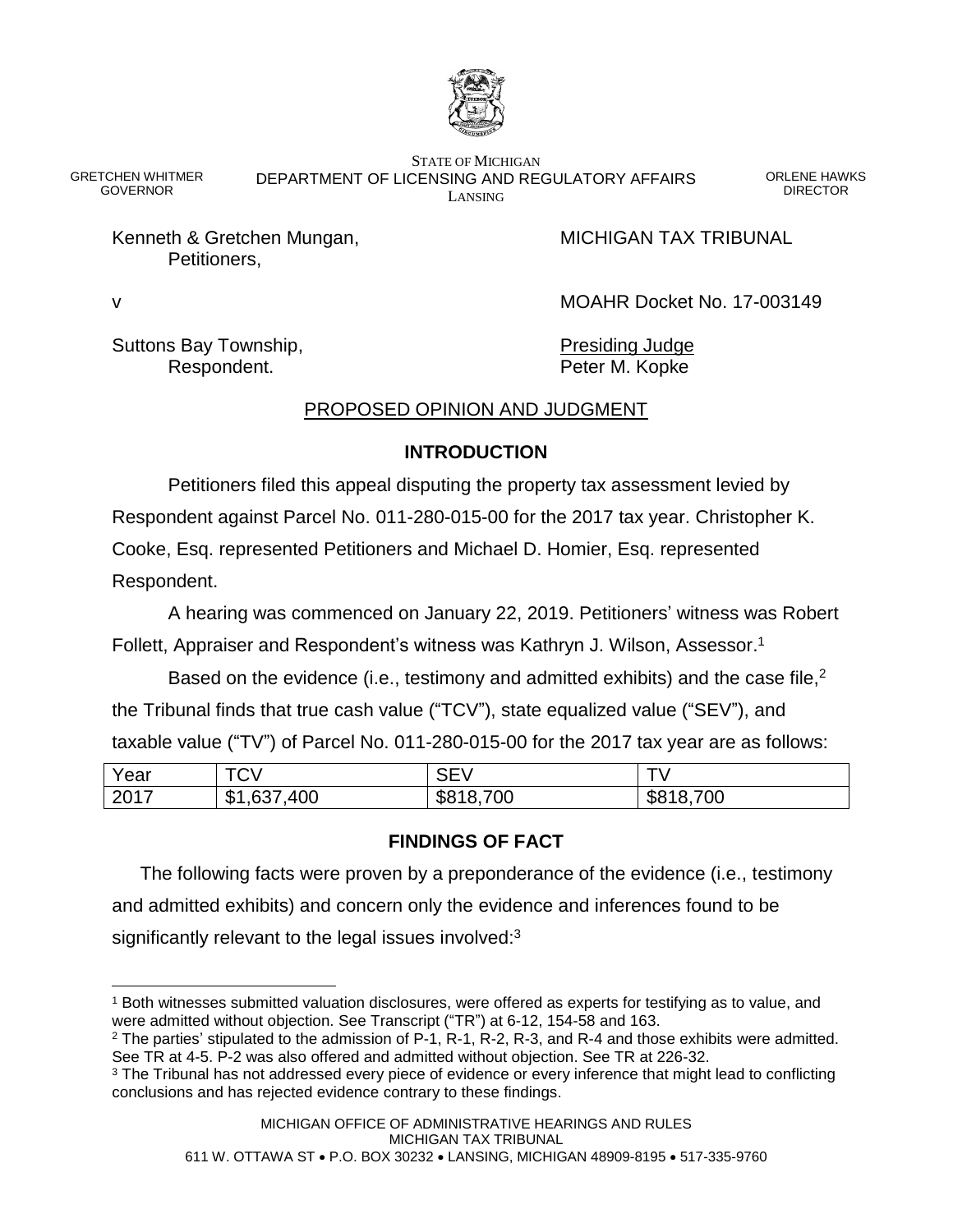MOAHR Docket No. 17-003149 Page 2 of 27

- 1. The subject property is residential real property located at 675 North Stony Point Road, Suttons Bay, Michigan in Leelanau County. 4
- 2. Petitioners purchased the property for \$1,700,000 on September 24, 2010.<sup>5</sup>
- 3. The property consists of two lots (i.e., Lot Nos. 14 and 15) and a part of a third (i.e., Lot No. 13). 6
- 4. The property is irregularly shaped comprising 2.92 acres.<sup>7</sup> The property also has with 425.08 feet of lake frontage and 223.21 feet of road frontage.<sup>8</sup> The "point," although deeded to Petitioners, is not considered part of the property for assessment purposes.<sup>9</sup>
- 5. The property is zoned residential with an R-1 designation, which calls for 100 feet of straight-line water frontage for buildable lots.<sup>10</sup>
- 6. Although the property has enough road frontage to be subdivided into two buildable lots (i.e., 223.2x1/2=111.605), the subject house encroaches on both Lot Nos. 14 and 15 and, as such, the property cannot be subdivided.<sup>11</sup> As a result, the property consists of 100 feet of "prime" or "direct" lake frontage and

<sup>6</sup> See P-1 and R-2. See also TR at 180-1.

See also P-1 and R-2 .

<sup>4</sup> See the Petition and attachments, P-1, Answer, R-1, and R-2.

<sup>5</sup> See R-1. In that regard, Respondent indicates that Petitioners are contending that the property's TCV is less than the property's purchase price despite an increasing market. Neither party is, however, contending that the purchase price is the property's TCV for the tax year at issue. Further, the purchase price was not the "presumptive" true cash value of the property when it was transferred or purchased by Petitioner. See MCL 211.27(1) and (6). See also *Antisdale v Galesburg*, 420 Mich 265, 278-79; 362 NW2d 632 (1984) (i.e., "[t]he **most obvious deficiency** in using the sales price of a piece of property as conclusive evidence of its value is that the ultimate sale price of the property, **as a result of many factors, personal to the parties or otherwise**, might **not** be its 'usual' price").

 $7$  See R-2 and TR at 164-66. In that regard, Petitioner objected to Ms. Wilson's testimony as to acreage on the basis of hearsay. Said testimony was, however, based on a regular business or assessment practice and is evidence of a type commonly relied upon by assessors and others (i.e., government employees and taxpayers) and, as such, the objection was overruled. See MCL 205.746(1) and 24.275. See also TTR 215 and MRE 803(6); and *Vomvolakis v Dep't of Treasury*, 145 Mich App 238, 247; 377 NW2d 309 (1985). Nevertheless, said testimony, although indicating an error by Petitioner's appraiser, is irrelevant for valuation purposes, as the property's land value is based on its water frontage. <sup>8</sup> See TR at 166 and 198-200, which provides, in pertinent part, "[t]he legal description of record currently says 425 feet. And so that is - - **that is what is used** . . . . [**t**]**hat's what's on the Warranty Deed**." [Emphasis added.]

<sup>9</sup> See TR at 164-6. See also 177-9.

<sup>10</sup> See TR at 179-82, which provides, in pertinent part:

A: If Mr. Follett had - - remarkably, because the frontage is where we differ so dramatically, if - - even if he had priced only to the 317 feet that he used, that's 117 feet at \$1500 a foot. **We would have come in very close to the same value**. So the fact that he chose to ignore that 117 as having nothing to offer, is where the biggest discrepancy is. **There are other small discrepancies**, the time adjustment and some of the inconsistencies, but the big issue here is he only recognized 200 feet. [Emphasis added.]

<sup>11</sup> See P-1 and R-2. See also TR at 180-1.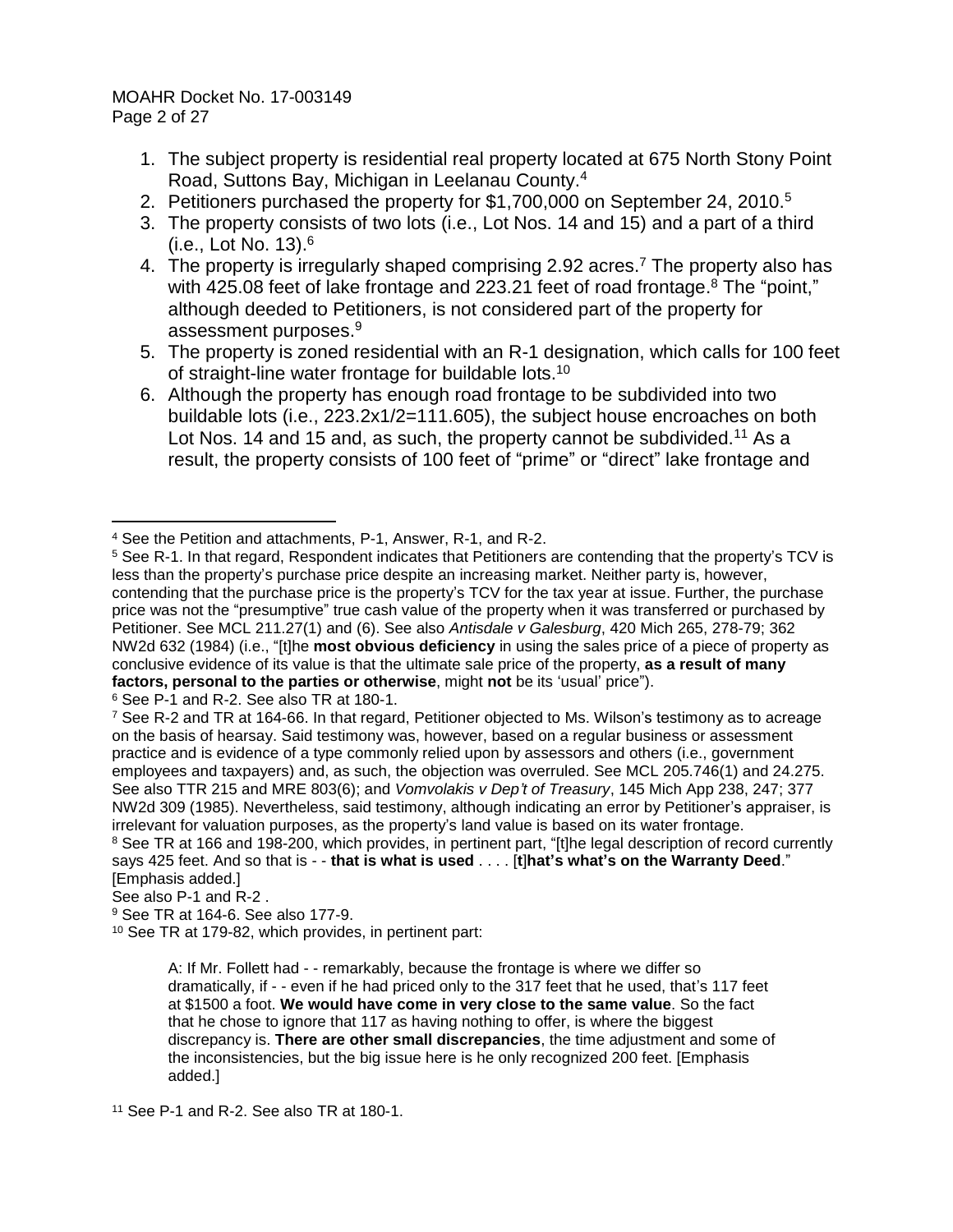MOAHR Docket No. 17-003149 Page 3 of 27

 $\overline{a}$ 

325.08 feet of excess lake frontage with a rate of \$2,600 applied to direct frontage and \$1,295 applied to excess frontage.<sup>12</sup>

<sup>12</sup> See TR at 167-72, which provides, in pertinent part:

Q: What is the base rate?

A: The base rate for the subject property is \$2,600 a running foot.

JUDGE KOPKE: And that's the base rate that you use throughout the township for frontage or - -

THE WITNESS: For that area of the township, sir**. It does change because the quality of the frontage changes**. So[,] there are other areas that are higher. There are some areas that are lower, depending on the integrity of the frontage. But for what is called, "Hogan's Point Subdivision," which is also known as Stony Point, **the base rate is \$2600**. And I think the discussion about surplus is very appropriate early on, because there is such a huge disparity in the two reports because of that frontage. So[,] I think it's crucial to discuss it right away. [Emphasis added.]

A: What I did is throughout Leelanau County on Grand Traverse Bay, **I looked at sales to establish the initial base rates**. **And I did the initial base rates based on what zoning required as a buildable site**. Some areas, that is only 60 foot. Some areas, it is 100 foot. Some areas, it's 150 feet. So[,] it really depends on where you are, what zoning district you're in, what your base is. **There were 22 vacant sales that I used to build my base rate. And then fortunately, there were nine sales that had excess frontage or frontage in addition to the amount required to be a viable building site**.

And, again, **because zoning districts vary**, **I couldn't just develop a singular rate**. It just wasn't going to work. **So**[,] **I had to look at what was the constant**. **And the constant was almost every site that I looked at when you analyzed what would a viable building site sell for, you deduct that from the purchase price, divide the difference by the excess frontage**. **It was almost consistently 49.8 percent**. **That was the constant**. That, to me, is what excess frontage sells for; 49.8 percent of the going rate. **And that was developed based on the fact that those sites could not be divided**. If, in fact, there were two building sites, you have to look at the potential of two building sites. This was excess land that could not be divided off and sold as a viable building site. [Emphasis added.]

JUDGE KOPKE: And you make the -- what distinction do you make between excess and surplus?

THE WITNESS: Like to me, sir, **there is no surplus**. **If you have enough for two building sites**, **it should be valued as two building sites. If you don't have enough for another viable building site, that's just excess land**. **So**[,] **the excess land came in consistently at 49.8 percent of what a viable building site sold for**. Now, there were some sales that actually showed the more frontage you get, the more you pay for foot. **But those were not the constant**. Those were the exception to the rule. [Emphasis added.]

JUDGE KOPKE: Then to understand your opening statement where you said the rate was -- oh, where you said, "1295" –

MR. HOMIER: Correct.

THE WITNESS: 1295, correct.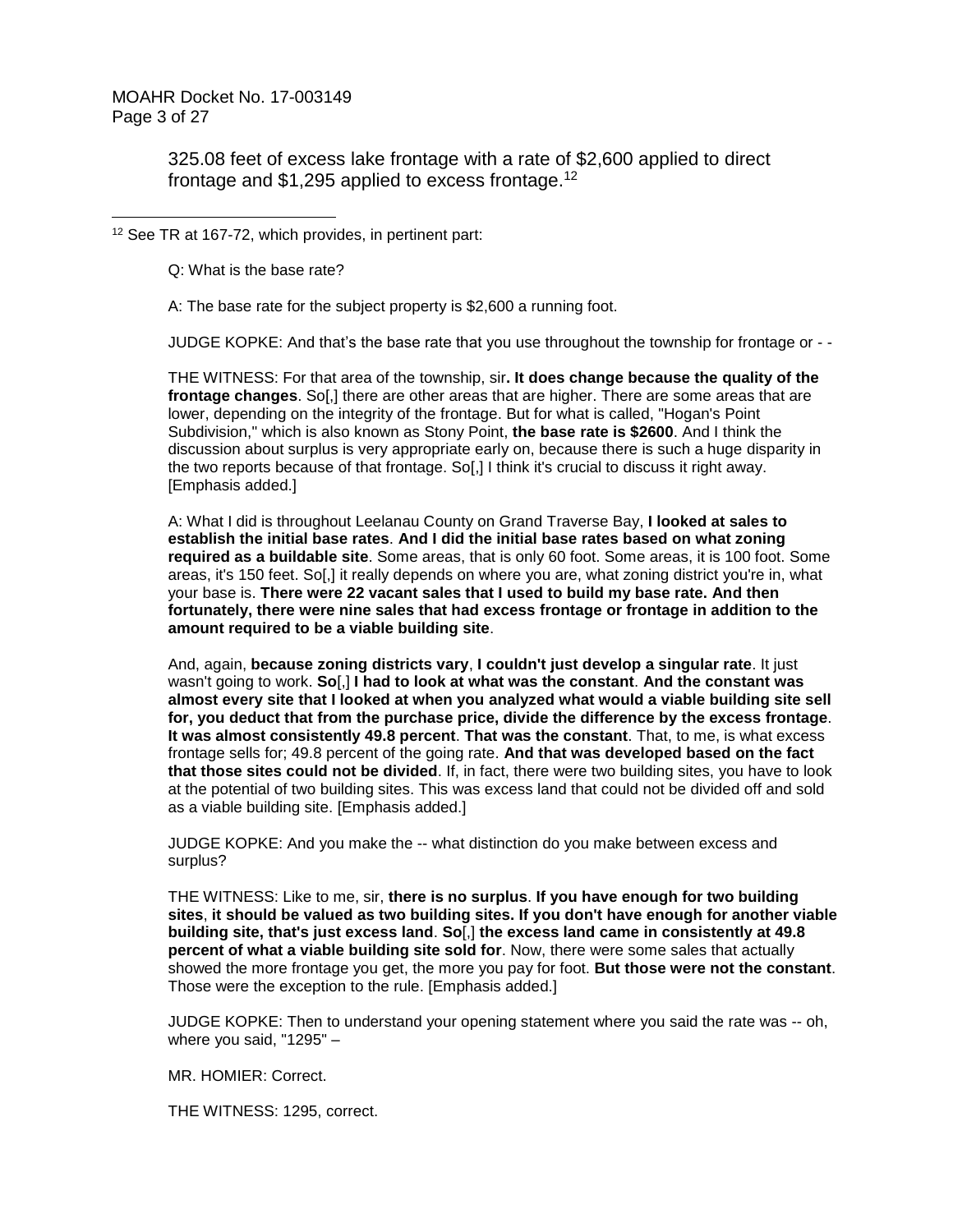JUDGE KOPKE: - - would that be for excess or surplus . . . .

Q: What I understand -- and you correct me if I'm wrong – what I understand your definition includes is for any zoning district in which waterfront property is located, where you have a structure on that land, if you have additional front footage -- and let me give you an example. If the minimum frontage was 100 feet for which you had a house on that property –

A: Uh-huh (affirmative).

Q: - - and you had a front footage of 200 feet, you could potentially develop that additional front footage –

A: Correct.

Q: - - is that correct?

A: That's correct.

Q: Now, it's my understanding - - well, what would you call that additional 100 feet? Is that surplus or excess?

A: I would call it a poten - - -

Q: Or does it matter at all?

A: To me, it - -

JUDGE KOPKE: Well, she said - - she said it would be valued the same. She's already testified to that.

THE WITNESS: Yeah.

Q: That it would be valued the same on our front footage - -

JUDGE KOPKE: Right.

Q: - - because you could now divide it off and build?

A: And make it a viable building site, yes, sir.

Q: **Your explanation of whether or not you're going to apply the \$1295 per front footage rate depends on whether or not that additional front footage may be buildable**; is that correct? [Emphasis added.]

A: **Correct; correct**. [Emphasis added.]

JUDGE KOPKE: **So the 1295 is applied to excess**? [Emphasis added.]

THE WITNESS: **Correct**. [Emphasis added.]

Q: **The 1295 is a discounted rate under the 49.8 percent; is that right**? [Emphasis added.]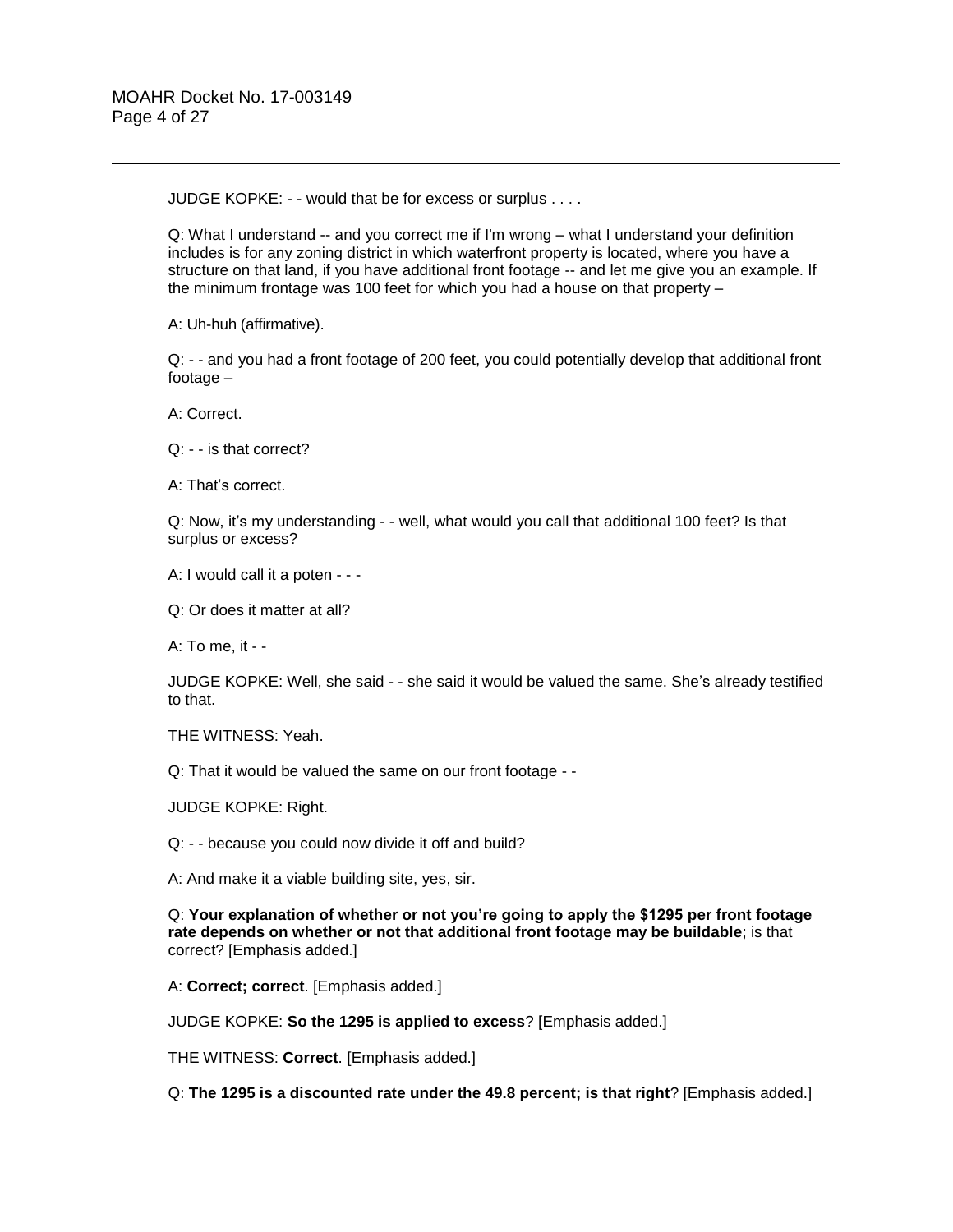MOAHR Docket No. 17-003149 Page 5 of 27

- 7. The property also consists of a one and ½ story stick-built house with vaulted ceilings and a finished basement, a two-car attached garage with a finished bonus room, a detached three-car garage, a beach cabana, in-ground irrigation, fencing, and outdoor shower.<sup>13</sup> The house has five bedrooms, four bathrooms, six fireplaces, in-floor heating, high end appliances and finishes, a laundry room, utility room, wine storage, and central air conditioning. 14
- 8. The property's assessed value ("AV") for the tax year at issue is \$975,630 and its TV is \$839,202.<sup>15</sup> However, Petitioners contend that the property's TCV for the tax year at issue is \$1,600,000,<sup>16</sup> while Respondent contends that the property's TCV is \$2,000,000. 17
- 9. The property's highest and best use for the tax year at issue is its continued use for residential purposes.<sup>18</sup>
- 10. The applicable market area was appreciating for the tax year at issue.<sup>19</sup>

A: **Absolutely**. [Emphasis added.]

Q: Yeah; 49.8 percent, which values the excess - -

A: - - excess - -

Q: - - less than what you would otherwise pay per front foot?

A: Correct.

 $\overline{a}$ 

[Emphasis added.]

See also TR at 159-60, 172-3 (i.e., "we're very similar in our conclusion or value; just not in our application"), and 209-15.

<sup>13</sup> See TR at 9-10 and 161, which provides, in pertinent part:

Q: And since you've been at Sutton's Bay so long, it's likely you've had the opportunity to review the property once or twice?

A: Several times actually. I was the assessor of record when the structure was added to this site in 1998. That's the year it was actually started. And[,] so I did the initial inspection in 1998. I did a follow-up inspection for completion. Typically, at that point, we are looking for decks, landscaping, outbuildings, things like that. I did that inspection in 1999. I re-inspected the property in 2011 after the sale to the current owner. And I reinspected the property again in 2018. So[,] I've been on site at least four times.

See also P-1 and R-2.

14 See P-1, R-1, and R-2.

<sup>15</sup> See R-1, R-2, and P-1. See also Respondent's September 18, 2018 Prehearing Statement, Petitioner's October 16, 2018 Prehearing Statement, and the Tribunal's November 19, 2018 Prehearing Summary. <sup>16</sup> See P-1. See also Petitioner's October 16, 2018 Prehearing Statement and the Tribunal's November 19, 2018 Prehearing Summary.

<sup>17</sup> See R-2. See also Respondent's September 18, 2018 Prehearing Statement and the Tribunal's November 19, 2018 Prehearing Summary.

<sup>18</sup> See P-1.

<sup>19</sup> See TR at 173-75, which provides, in pertinent part: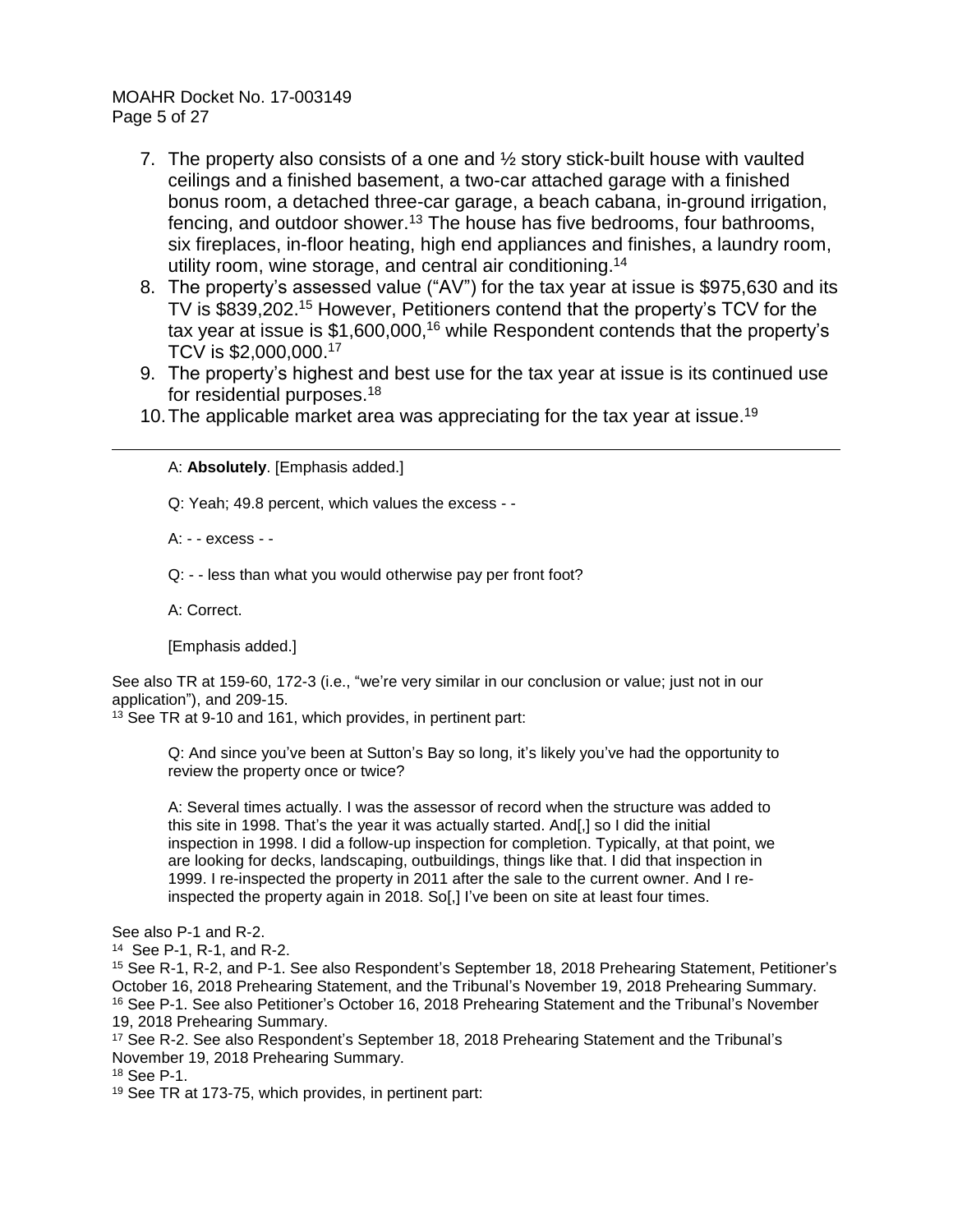Q: All right. So[,] you were saying you went through vacant land sales to get to this 49.8 percent of the base value; is that correct?

A: Yes; yes. **And I was very fortunate in that I was able to find, like I said, multiple sales that occurred 2014 through 2017**. **I did time adjust those sales prior to developing the 49.8 percent, because I wanted to make sure that I had recognized that there was appreciation in the marketplace**. So[,] I think that's a very important point. I didn't just look at what had sold each year without taking into consideration that there is appreciation in the marketplace. And that rate was developed. I had five paired sales. You heard Mr. Follett refer to some of his sales as being older sales. **2015 sales are considered old when you have a conclusion date -- a value conclusion date of 12-31-16**. And[,] typically how you determine what that time adjustment would be is to pair sales; properties that have sold multiple times in a limited time frame. **And I was fortunate enough to find five properties, waterfront residential properties, that sold between 2015 and 2017**. **And in the local jurisdiction, I came up with a time adjustment of 5.76 percent per year**. Fortunately, when I looked at the Traverse Area Association Board of Realtor analysis for that time frame, for Leelanau County, **they were actually up 5.86 percent per year**. So[,] I felt that these paired sales were an **excellent** indicator. **So**[,] **I used a .48 percent per month time adjustment on my sales to develop my excess frontage rate**. **And I think that's crucial in a market that is appreciating as Leelanau County's waterfront market is**. [Emphasis added.]

Q: And that analysis, or the basis for that analysis, are the figures from - - what? - - 2011 through 2016?

A: The paired sales actually were even more current than that. The paired sales occurred 2013 through 2017. And then the excess frontage sales all occurred 2014 through 2017; so really very current information.

Q: Yeah, I was - - I'm sorry. I was talking about, if you could turn to R2, 0 - - let's start with R2, 020.

A: Oh, I'm sorry.

Q: That's all right.

A: Yes. The analysis from the Board of Realtors for the years from the date of sale of the subject property, which was 2010.

Q: And what's the purpose of these statistics for you?

A: Again, just to support a time adjustment. It is standard procedure in any appraisal to time adjust if you have to use sales that are outside of - - -typically for a fee appraiser, it's a six-month window. **But it's standard procedure to do time adjustments**. And[,] so the statistics become very important. [Emphasis added.]

See also P-1 at 3, which provides, in pertinent part:

Market conditions have become more stable in the past 18-24 months as this region has recovered. **As a result**[,] **sales activity has increased in the subject market**. Less bank-owned homes on market than in the past. Homes usually sell within a 0-6 month listing time. This market is somewhat seasonal with more of the sales occurring during the warm season. [Emphasis added.]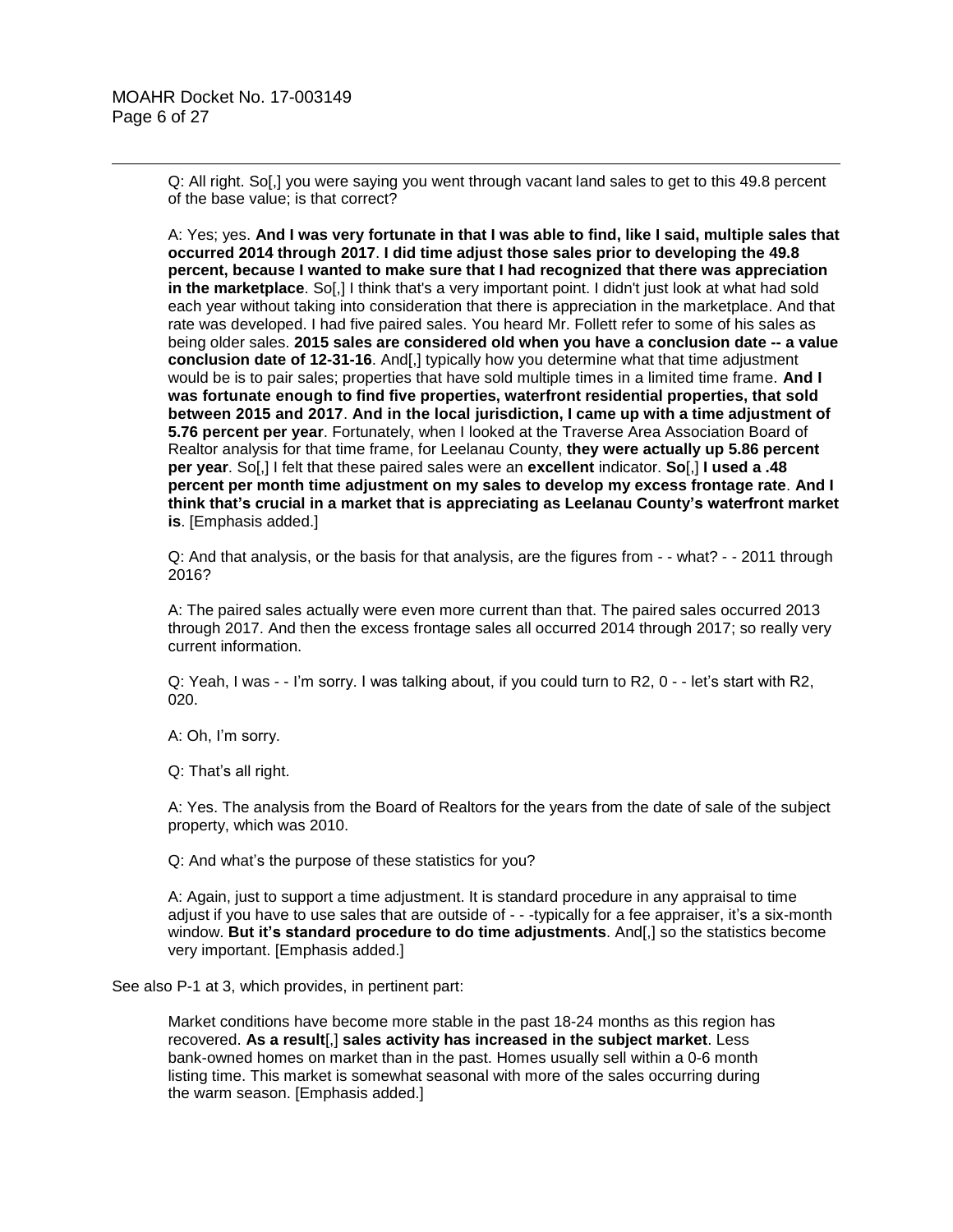MOAHR Docket No. 17-003149 Page 7 of 27

## **ISSUES AND CONCLUSIONS OF LAW**

The assessment of real and personal property in Michigan is governed by the constitutional standard that such property shall not be assessed in excess of 50% of its true cash value.<sup>20</sup> In that regard, the Michigan Legislature has, as directed by the Constitution, defined "true cash value" to mean:

. . . the usual selling price at the place where the property to which the term is applied is at the time of assessment, being the price that could be obtained for the property at private sale, and not at auction sale except as otherwise provided in this section, or at forced sale.<sup>21</sup>

In its review of that definition, the Michigan Supreme Court has determined that "true cash value" is synonymous with "fair market value."<sup>22</sup>

As for the Tribunal, the Tribunal must, under MCL 205.737(1), find a property's true cash value in determining a lawful property assessment.<sup>23</sup> The Tribunal is not, however, bound to accept either of the parties' theories of valuation.<sup>24</sup> Rather, the Tribunal may accept one theory and reject the other, it may reject both theories, or it may utilize a combination of both in arriving at its determination.<sup>25</sup>

Further, a proceeding before the Tribunal is original, independent, and de novo<sup>26</sup> and the Tribunal's factual findings must be supported by competent, material, and substantial evidence.<sup>27</sup> In that regard, "substantial evidence must be more than a scintilla of evidence, although it may be substantially less than a preponderance of the evidence."<sup>28</sup>

See further TR at 238-40.

<sup>20</sup> See Const 1963, art 9, sec 3.

<sup>21</sup> See MCL 211.27(1).

*<sup>22</sup>* See *CAF Investment Co v Michigan State Tax Comm*, 392 Mich 442, 450; 221 NW2d 588 (1974).

<sup>23</sup> See *Alhi Dev Co v Orion Twp*, 110 Mich App 764, 767; 314 NW2d 479 (1981).

<sup>24</sup> See *Teledyne Continental Motors v Muskegon Twp,* 145 Mich App 749, 754; 378 NW2d 590 (1985).

<sup>25</sup> See *Meadowlanes Ltd Dividend Housing Ass'n v Holland,* 437 Mich 473, 485; 473 NW2d 636 (1991).

<sup>26</sup> See MCL 205.735a(2).

<sup>27</sup> See *Antisdale*, *supra* at 277 and *Dow Chemical Co v Dep't of Treasury*, 185 Mich App 458, 462-3; 462 NW2d 765 (1990).

<sup>28</sup> See *Jones & Laughlin Steel Corp v City of Warren*, 193 Mich App 348, 352-3; 483 NW2d 416 (1992).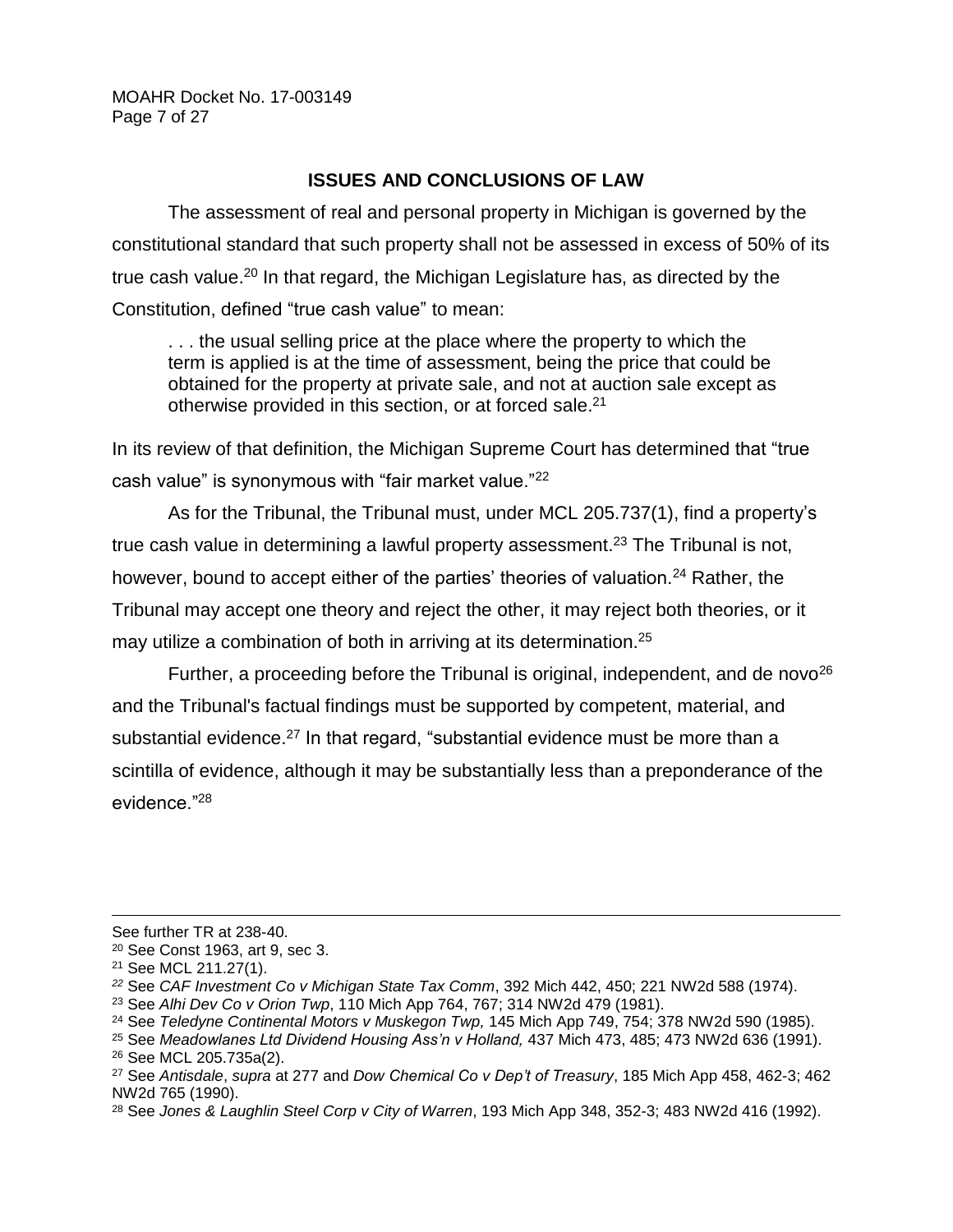## MOAHR Docket No. 17-003149 Page 8 of 27

Additionally, "the petitioner has the burden of proof in establishing the true cash value of the property."<sup>29</sup> "This burden encompasses two separate concepts: (1) the burden of persuasion, which does not shift during the course of the hearing, and (2) the burden of going forward with the evidence, which may shift to the opposing party."<sup>30</sup> However, "[t]he assessing agency has the burden of proof in establishing the ratio of the average level of assessments in relation to true cash values in the assessment district and the equalization factor that was uniformly applied in the assessment district for the year in question."<sup>31</sup>

As recognized by the courts of Michigan, the three most common approaches to valuation are the capitalization of income approach, the sales comparison or market approach, and the cost-less-depreciation approach.<sup>32</sup> The market approach is, however, the only valuation method that directly reflects the balance of supply and demand for property in marketplace trading.<sup>33</sup> Nevertheless, the Tribunal is under a duty to apply its own expertise to the facts of the case to determine the appropriate method of arriving at the true cash value of the property, utilizing an approach that provides the most accurate valuation under the circumstances.<sup>34</sup> Regardless of the approach selected, the value determined must represent the usual price for which the subject property would sell. $35$ 

The Tribunal is also required to consider the "highest and best use" of property in determining the property's true cash value, as that concept is "fundamental" to such determinations, as "[i]t recognizes that the use to which a prospective buyer would put the property will influence the price which the buyer would be willing to pay….[further,] [l]and is appropriately valued 'as if available for development to its highest and best use,

<sup>29</sup> See MCL 205.737(3).

<sup>30</sup> See *Jones & Laughlin*, *supra* at 354-5.

<sup>31</sup> See MCL 205.737(3).

<sup>32</sup> See *Meadowlanes*, *supra* at 484-85; *Pantlind Hotel Co v State Tax Comm*, 3 Mich App 170, 176; 141 NW2d 699 (1966), *aff'd* 380 Mich 390 (1968).

<sup>33</sup> See *Jones & Laughlin*, *supra* at 353 (citing *Antisdale*, *supra* at 276 n 1).

<sup>34</sup> See *Jones & Laughlin*, *supra* at 353 (citing *Antisdale*, *supra* at 277 and *Teledyne Continental Motors v Muskegon Twp*, 163 Mich App 188, 193; 413 NW2d 700 (1987), *lv den* 429 Mich 889 (1987)). <sup>35</sup> See *Jones & Laughlin*, *supra* at 353 (citing *Meadowlanes*, *supra* at 485).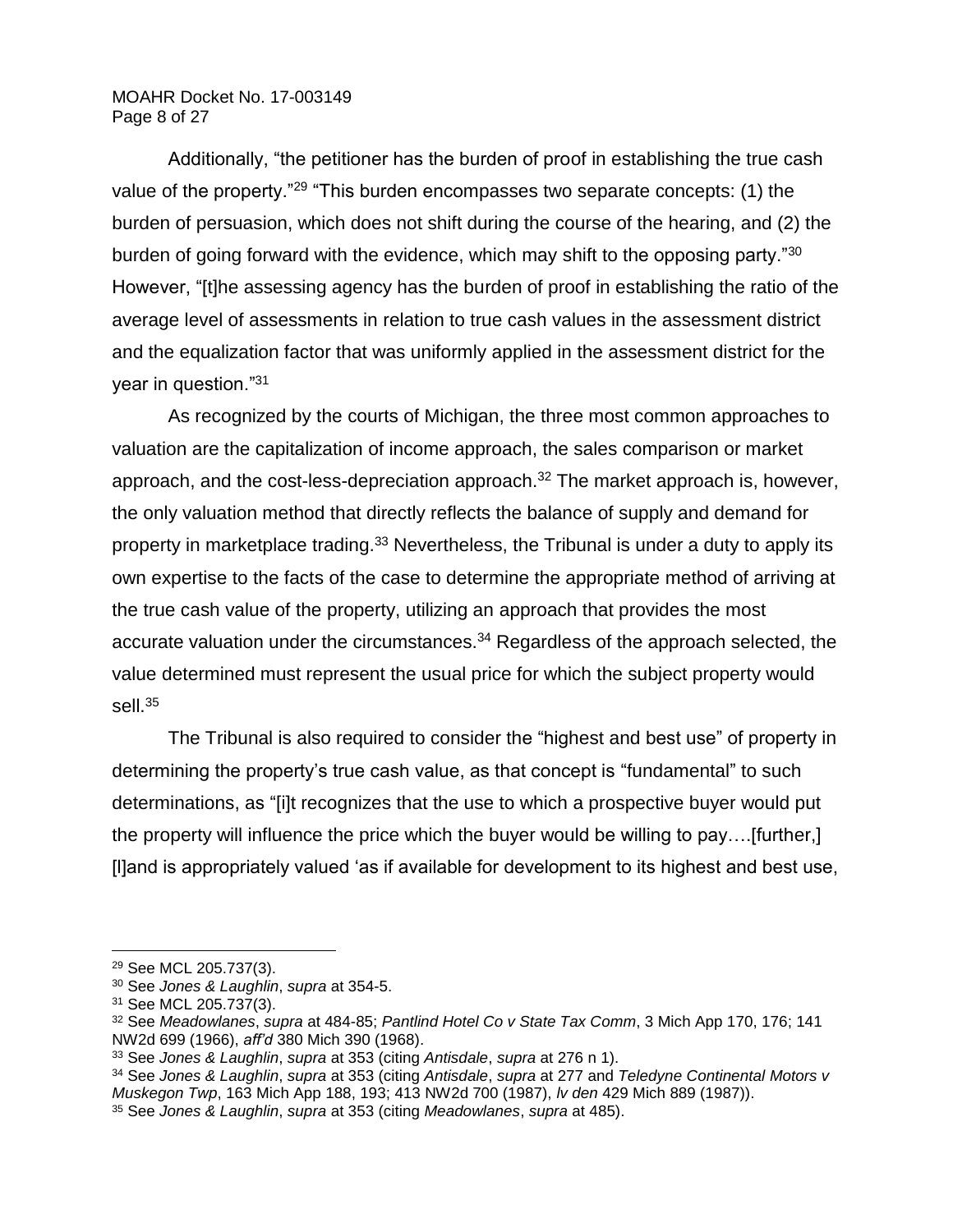MOAHR Docket No. 17-003149 Page 9 of 27

that most likely legal use which will yield the highest present worth.'"<sup>36</sup> In that regard, "highest and best use" of property is shaped by the competitive forces within the market where the property is located, and it provides the support for a thorough investigation of the competitive position of the property "in the minds of market participants."<sup>37</sup> Additionally, highest and best use analysis strongly influences the choice of comparable sales in the sales approach. Only properties with the same or similar highest and best uses are suitable for use as comparable sales. $38$  "If the property being appraised is a single site, not a site whose use depends on assemblage with other sites, the highest and best use of the site alone is analyzed as it currently exists by itself. If the property being appraised consists of multiple sites as though sold in one transaction, the highest and best use analysis considers them as one large site."<sup>39</sup>

Finally, the Tribunal is also required to determine the subject property or properties' taxable values for the tax years at issue.<sup>40</sup>

Here, Petitioners claim that "the assessment for 2017 for this particular piece of property rose by \$100,700" and "[w]e think that [the] assessment of \$1.9 million and some change is high by about \$300,000." <sup>41</sup> Petitioners also claim that (i) the assessment increase has "affected the . . . [TV] by about \$9,700" and "our concern, of course, is that going forward into the future that kind of assessed value will allow that . . . [TV] to increase dramatically as actually has been shown in the last increase in . . . [TV],"<sup>42</sup> (ii) Petitioners "are being assessed for a prime beachfront parcel of 425 feet  $\dots$ 

<sup>36</sup> See *Edward Rose Bldg Co v Independence Twp*, 436 Mich 620, 633; 462 NW2d 325 (1990).

<sup>37</sup> See Appraisal Institute: *The Appraisal of Real Estate* (2013, 14th ed) at 331.

<sup>38</sup> See *The Appraisal of Real Estate*, *supra* at 345.

<sup>39</sup> See *The Appraisal of Real Estate*, *supra* at 334.

<sup>40</sup> See MCL 205.737(1). See also MCL 211.27a(2).

<sup>41</sup> See TR at 5.

<sup>&</sup>lt;sup>42</sup> Contrary to Petitioners' claims, the property's TV for the tax year at issue was not "affected" by the increase in the property's AV for that tax year. See the property's 2017 Assessment Change Notice attached to the Petition. More specifically, the property's TV for the 2016 tax year was \$831,717 and that TV was increased by the rate of inflation (i.e., 1.009) for the 2017 tax year. Said increase was, however, \$7,485 and not \$9,700 (i.e., \$831,717 \* 1.009 = \$839,202 and \$839,202 - \$831,717 = \$7,485). See MCL 211.27a(2). Further, the property's TV for the 2016 tax year would have increased by the rate of inflation or  $$7,485$  for the 2017 tax year even if the AV had not increased (i.e.,  $$875,560 > $839,202$ ). Nevertheless, an increase in AV above the capped TV calculation would allow a local unit of government to increase a TV as provided by law. Said increases are not, however, "dramatic," as claimed by Petitioners. Rather, said increases are limited, as indicated above, to the rate of inflation unless there is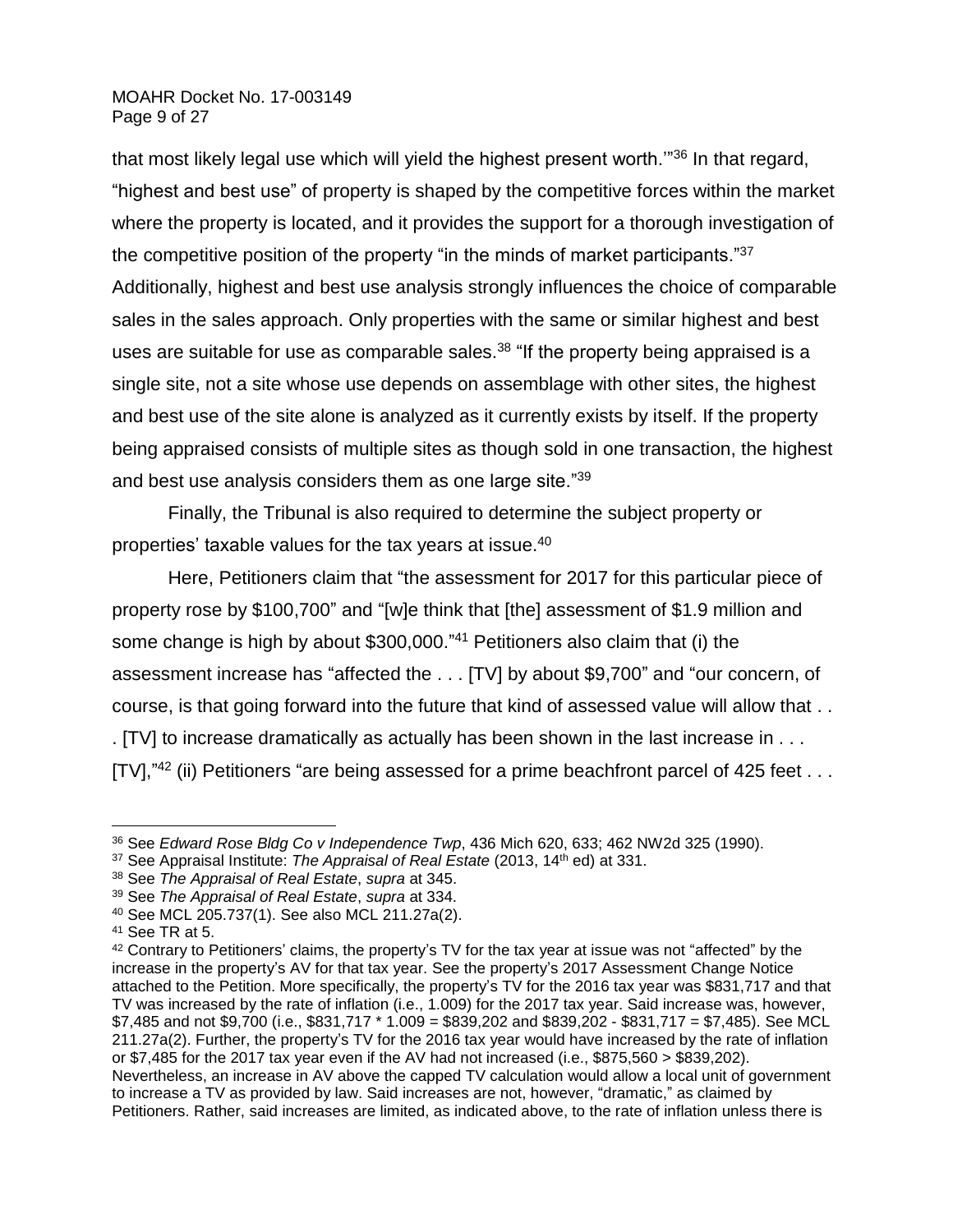MOAHR Docket No. 17-003149 Page 10 of 27

. [a]nd . . . [t]hey've got about 200 front feet of prime beach,"<sup>43</sup> and (iii) "Mr. Follett took a lot of broadsides this morning and for doing the very same things that I think Ms. Wilson did - - and that is, relying on MLS data, relying on photographs . . . . [a]nd the difference is, he made his own calculations as far as square footage . . . . of the house . . . [and] his testimony merits greater weight than does the testimony of the Suttons Bay Township representative."<sup>44</sup> In response to said claims, Respondent contends that (i) "Mr. Follet testified that he doesn't value any front footage over, at least in this case 150 or 200 feet" and "[t]hat's problematic when you have 425 feet of lakefront property . . . . [as] [t]here is value attendant with that,"<sup>45</sup> (ii) "[t]he appraisal that Mr. Follett did is full of inconsistencies, missing adjustments, and frankly either flawed or missing analysis" and "[u]sing the report that they've provided, we believe that the Petitioner is unable to meet the burden of showing that they have been inaccurately assessed or taxed by the township,"<sup>46</sup> (iii) "Counsel misstates . . . a crucial part of the testimony today . . . when he says that Mr. Follett gave credit for 317 feet" and "[i]t is counter-intuitive and defies logic that waterfront that is usually valued on front footage does not provide any additional value over this set 200 arbitrary-type limit that Mr. Follett has used,"<sup>47</sup> (iv) "I would argue that at least during the time period in which . . . [Mr. Follett] is valuing this property, he concludes to a value that's \$100,000 less from what it was purchased in 2010, despite the fact that the assessor has testified that the values in this area have increased 5.86 [percent] per year - - or 5.75 per year over those - - some of those

 $\overline{a}$ 

<sup>46</sup> See TR at 152-53.

Now, there's been testimony from Ms. Wilson that this point does not include that extended area that reaches out into the Bay, but there's 425 feet of prime footage. Mr. Follett said there's not 425 feet of prime frontage. **You've got about 200 feet of usable beach and he gave credit for about 300 - - and I think 18 feet of frontage**. He walked it. He took some photographs. They're not extensive, but he testified that it's mucky in through that area. [Emphasis added.]

See also TR at 250.

an addition to the property. See MCL 211.34d(1)(a) and (b). In that regard, there was no "addition" utilized in calculating the TV at issue.

<sup>43</sup> See TR at 247-48.

<sup>44</sup> See TR at 248.

<sup>45</sup> See TR at 152.

<sup>47</sup> See TR at 249. See also TR at 247, which provides, in pertinent part: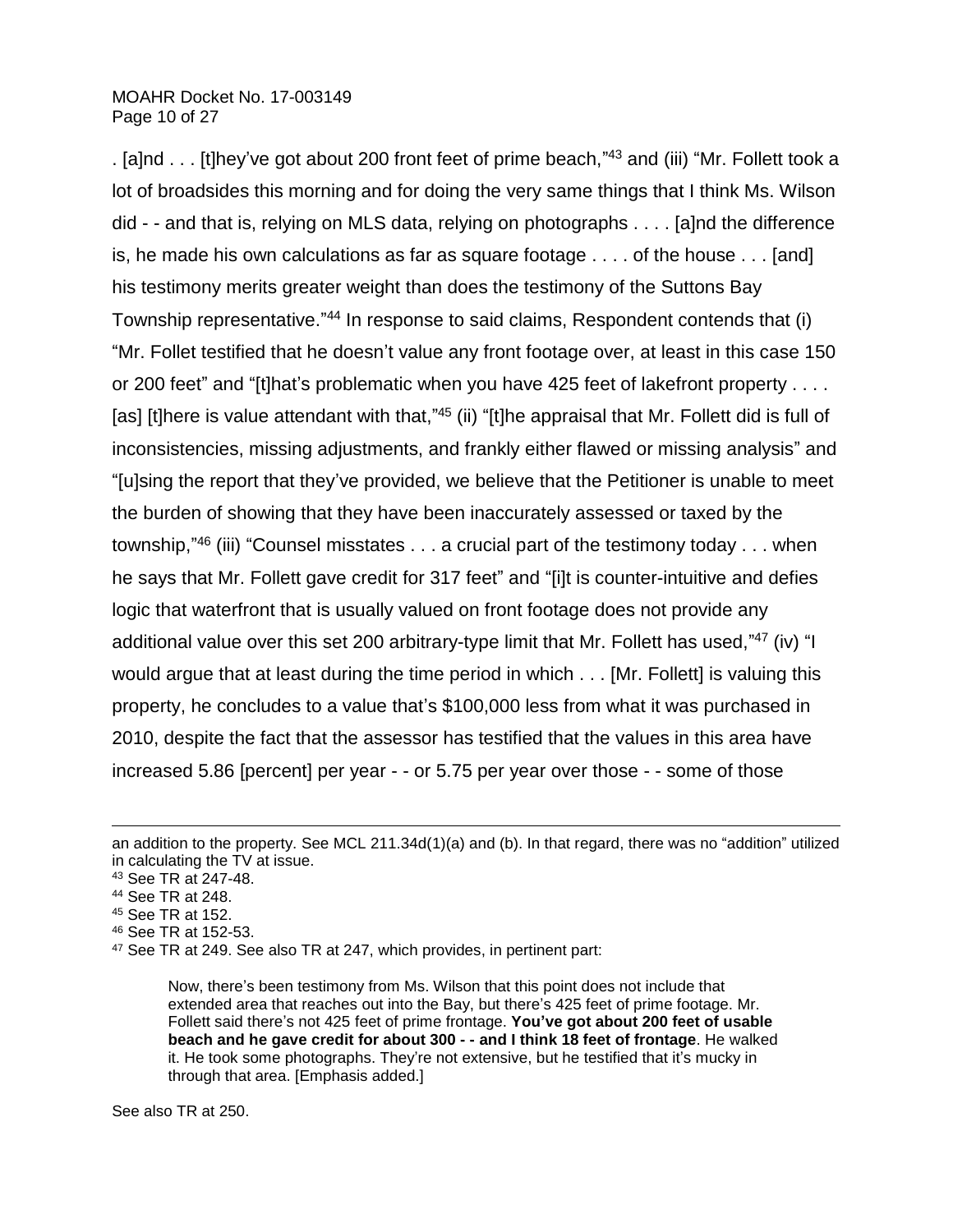### MOAHR Docket No. 17-003149 Page 11 of 27

relevant years . . . . [and] Mr. Follett's argument . . . [that] 'they overpaid" . . . . [is not] borne out by the sales as well, which are also included in R[-]4 of the documents submitted to the Tribunal, documenting those residential land sales from 2015 to 2017,"<sup>48</sup> and (v) "I think we have pointed out serious errors in which Mr. Follett conducted his appraisal and report, starting with the acreage, which doesn't seem to bother him, which I, to some degree, understand, if you're valuing on a per front foot basis . . . . [e]xcept that he can't - - could not testify as to why there was a difference between 1.91 acres and the 3 acres . . . . [a]nd I didn't - - I don't think he gave a sufficient explanation for why he didn't use the legal description in the Warranty Deed in the first place." 49

As for Respondent, Respondent claims that the "this case really boils down to big discrepancies in not only the amount of, but also the characterization of the front footage for lakefront property."<sup>50</sup> Respondent also claims that (i) "the bottom line is, there's no basis to conclude that 225 feet of prime lake frontage has no value" and "[w]hat that value is - - and the township characterizes it a little differently . . . . [b]ut that value is going to be based on an analysis of sales and a percentage applied to surplus property,"<sup>51</sup> (ii) "[w]here Mr. Follett used a \$1500 per foot, the township concluded to 1295 per front footage, based on surplus property . . . . [a]nd that was based on a rigorous analysis of sales and surplus property over and above that in the zoning district in which it is located,"<sup>52</sup> (iii) "[t]he bottom line is, we believe that Petitioners have failed to include a substantial value in that lakefront property, which undervalues the property . . . . [a]nd we're seeking - - the township is seeking an increase to a true cash value of 2 million dollars,"<sup>53</sup> (iv) "[t]he biggest issue here is the adjustment or the value of that waterfront excess, surplus, whatever the - - whatever you want to call it . . . . [and] [o]n the one hand, you've got Mr. Follett who says it's 200 feet and not a foot over that

<sup>48</sup> See TR at 250.

<sup>49</sup> See TR a 251.

<sup>50</sup> See TR at 152.

<sup>51</sup> See TR at 153-54.

<sup>&</sup>lt;sup>52</sup> See TR at 154. In that regard, Respondent also indicates that Mr. Follett performed a similar analysis in determining his frontage rate, but that said analysis was "not quite accurate in how he applied it." See TR at 154.

<sup>53</sup> See TR at 154.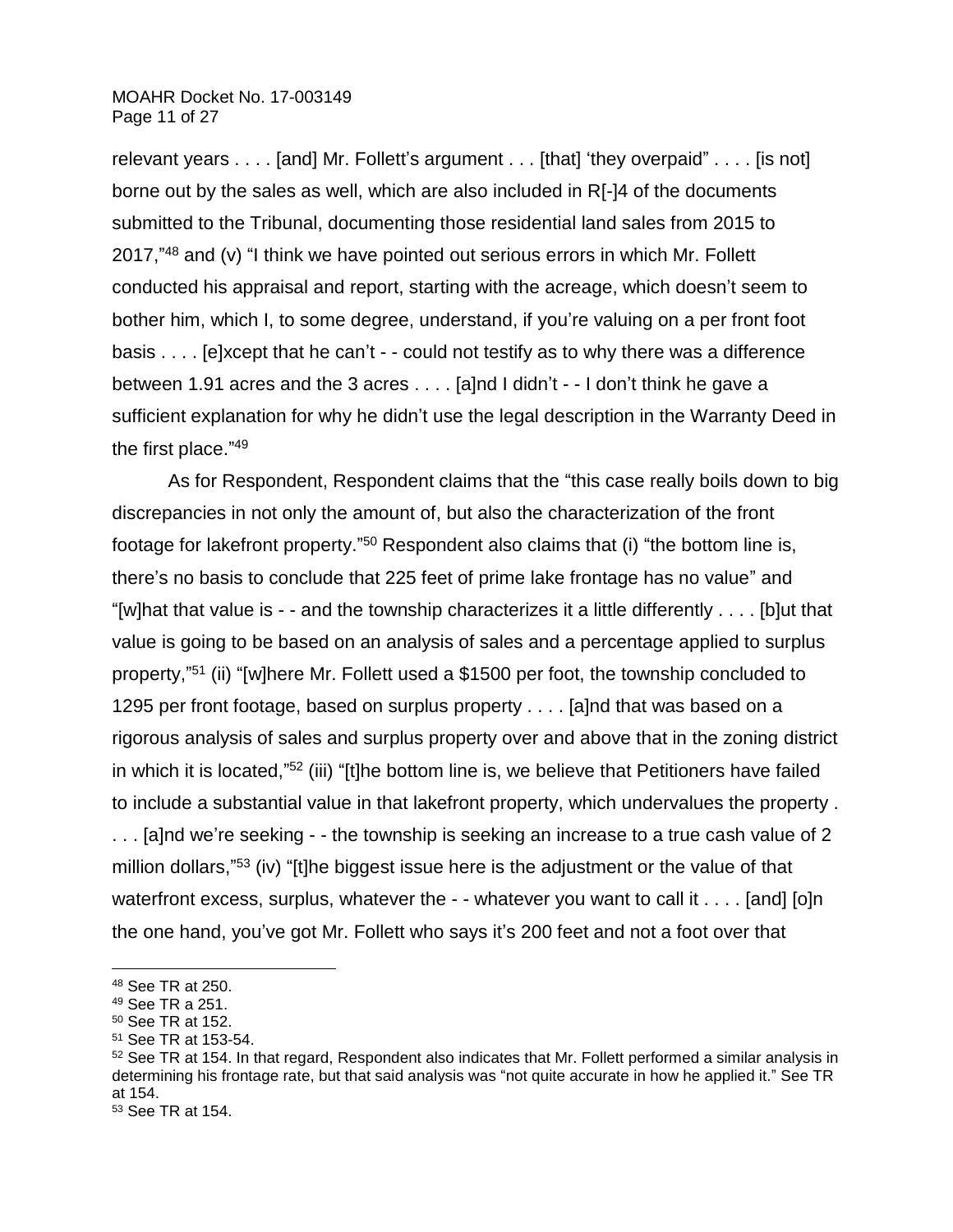### MOAHR Docket No. 17-003149 Page 12 of 27

provides any value . . . . [while] [o]n the other hand, you've got the township saying, '[n]o, we analyzed that . . . . [by looking] at 22 sales . . . . [to come] up with figures on how that frontage is calculated for that surplus front footage . . . [and] then used a zoning analysis to determine what that would be and we applied it in that way," $54$  and (v) "[a]ll of the information that Ms. Wilson has testified to is certainly backed up by her valuation disclosure . . . . [b]ut when you boil this all down, it really comes out to a difference in terms of opinion of value on that - - on the waterfront and the front footage."<sup>55</sup> In response to Respondent's claims, Petitioners contend that (i) "Ms. Wilson, in our Petitioner's Exhibit Number 2, illustrated where she walked . . . . [a]nd if you take a look at that, you'll see that she didn't get out to - - actually, I don't think got within 100 feet of the 425-foot dimension that does not include the - - that point"<sup>56</sup> and (ii) Respondent's valuation is "bias" and not supported by an "independent appraiser," who "should have been brought in . . . to look at what they've done instead of completely discounting M[r]. Follett's opinion."<sup>57</sup>

The first step in this process is, however, a determination of the property's highest and best use. Unfortunately, the only indication of highest and best use was provided in Petitioners' appraisal, which stated that the "[h]ighest and best use of the subject property is felt to be its current use as a single family home."<sup>58</sup> More specifically, neither valuation expert testified as to the property's highest and best use or provided the necessary analysis of the four criteria applied in making an "as vacant" or "as improved" highest and best determination. <sup>59</sup> Nevertheless, the parties' evidence indicates that the property's highest and best use is its continued use for residential purposes, as the evidence demonstrates that said use is legally permissible, physically possible, financially feasible, and maximally productive. 60

<sup>54</sup> See TR at 250.

<sup>55</sup> See TR at 251.

<sup>56</sup> See TR at 247.

<sup>57</sup> See TR at 248-49.

<sup>58</sup> See P-1 at 3.

<sup>59</sup> See Appraisal Institute: *The Appraisal of Real Estate* (2013, 14th ed.) at 331-58.

<sup>60</sup> See *The Appraisal of Real Estate*, *supra* at 335.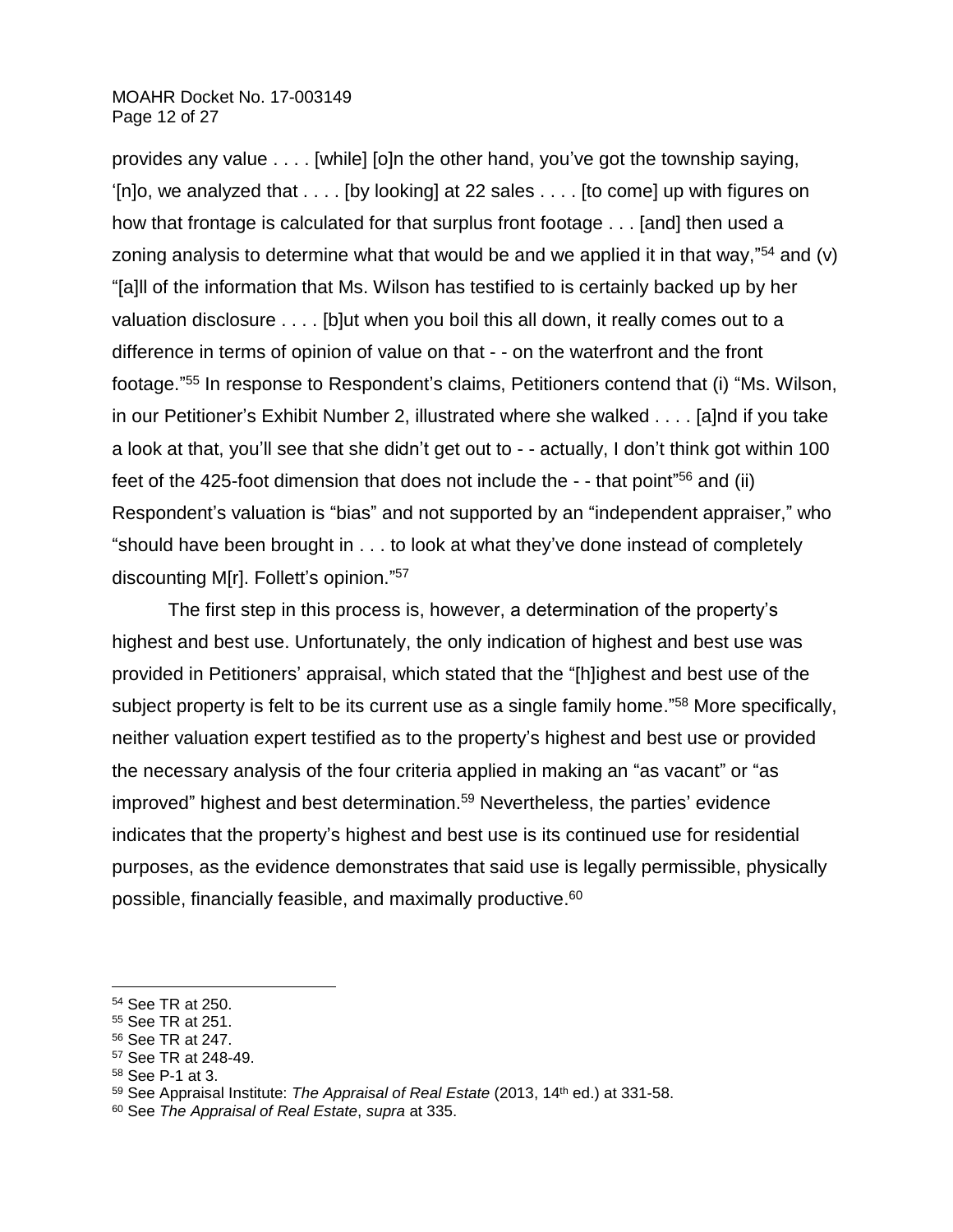### MOAHR Docket No. 17-003149 Page 13 of 27

As for Petitioners' sales comparison approach, $61$  said approach is, with the exception of Comparable No. 2, an unreliable indicator of value. In that regard, Petitioners' approach utilized six comparable sales – three from 2015 and three from 2016.<sup>62</sup> None of the sales were, despite the appraiser's recognition of an increasing market,<sup>63</sup> adjusted for changing market conditions from the date of the sales to the tax date at issue (i.e., December 31, 2016).<sup>64</sup> Although time adjustments may not have been necessary for the three 2016 sales (i.e., "within six months"), the three 2015 sales are dated or too remote in time for consideration absent an adjustment to reflect the appreciating market impacting the subject property, as recognized by Mr. Follett in his testimony regarding the "older" sales.<sup>65</sup> Unfortunately, Mr. Follett, unlike Respondent, failed to provide any information to indicate the necessary adjustment. As for

Q: So there are things that may have been left out of the photos that you would be unaware of?

A: Totally.

 $\overline{a}$ 

<sup>63</sup> See P-1. See also TR at 102-3, which provides, in pertinent part:

A: I haven't made a time adjustment in a long time.

Q: Why not?

[Emphasis added.]

<sup>61</sup> Petitioners' appraisal (i.e., P-1) consists of a sales comparison approach, but not a cost or income approach. Although P-1 at 6 indicates that those approaches were "not developed," Petitioners' appraiser provides justification for his failure to "develop" an income approach only.

 $62$  Mr. Follet indicated that he obtained the information on his comparables "through the MLS and the township records." He did, however, admit that he did not inspect his comparables and that the photographs he viewed to determine the condition of the comparables would not have necessarily demonstrated deferred maintenance issues. See TR at 49-50 (i.e., "[n]ot that was noticed in any of the photos"), 65-70 (i.e., "[t]he Multiple Listing Service has anywhere from 25 to 95 pictures that's been put in by the realtor of each comparable . . . [s]o we looked through those," "[i]f you had asked for them, I would have gotten them for you," etc.) and 103-10, which provides, in pertinent part:

A: Well, we try to use comparables that are relative to the market in time. Of course, this report, **we had to go back a year and a half on some**. I didn't do a time study to see that the market was increasing. **I knew the market was increasing**, but to do an exact time study, **I didn't do one to make adjustments for them**.

<sup>64</sup> See MCL 211.2(2).

<sup>65</sup> See TR at 63-4 (i.e., "I guess I don't make time adjustments," "I figure the comparables are recent enough," "[**b**]**ut these two were older and they probably should have had some time adjustment put in there**," etc.). [Emphasis added.]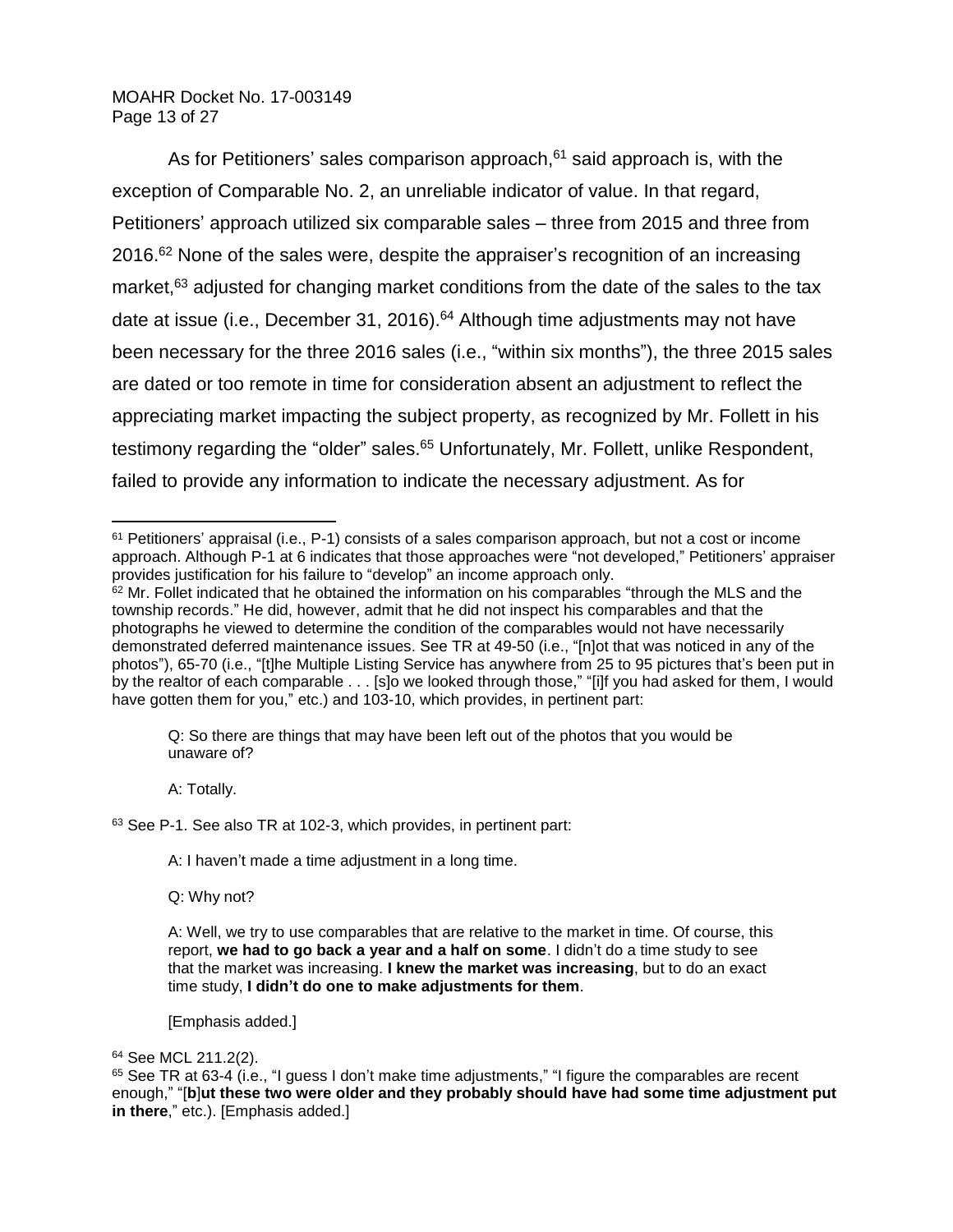MOAHR Docket No. 17-003149 Page 14 of 27

Respondent's time adjustment, Ms. Wilson did credibly testify as to the determination of her time adjustment and that time adjustment could be utilized to adjust each of Petitioner's comparables (i.e., unverified condition, etc.). Said adjustment is, however, unnecessary given other issues with respect to those comparables or, more specifically, Petitioner's adjustment of those comparables. $66$  Of those issues, the most significant

Q: And you used 70 - - how many? - - \$72 a square foot?

A: 75.

Q: And why did you use that?

Q: All right. What is Marshal[l] and Swift?

A: **It's a cost handbook that we use for new construction typically**.

Q: And is that an accepted treatise in the area of your profession?

A: Yes, sir.

[Emphasis added.]

See also TR at 24 regarding a possible double dip for the age of the comparables as follows:

A: We just made a minor adjustment for age. Adjust it - - adjust for age.

Q: All right. So you didn't dramatically reduce the sale price of this property because of the age of the property?

A: No. We kind of took care of that in quality and design appeal.

Further, see TR at 28-30, 101,118-19 regarding Mr. Follett's "reasonably prudent" reliance on MLS information even though said information is not guaranteed or warranted for accuracy, 123-24 regarding Mr. Follett's professional requirement to verify the information he relied on in determining his estimate of TCV, and 128-31.

See also TR at 183, which provides, in pertinent part:

Q: I want to talk about Comp Number 4. You say - - on Page R2, 018 - -

 $\overline{a}$ 66 Petitioner's attorney attempted to support Mr. Follett's adjustments based on Mr. Follet's background, training, and experience. Although his background, training, and experience justify his admission as an expert witness, they do not justify or otherwise support his adjustments, which require market evidence and such evidence was not, unfortunately, provided by Mr. Follett, who appears to have relied solely on his "experience" and, to some extent, cost information rather than market information. See TR at 17-25, which provides, in pertinent part:

A: In a home of this value, **we looked at that as being reasonable**. **We viewed a little bit of Marshal[l] and Swift cost to replace**.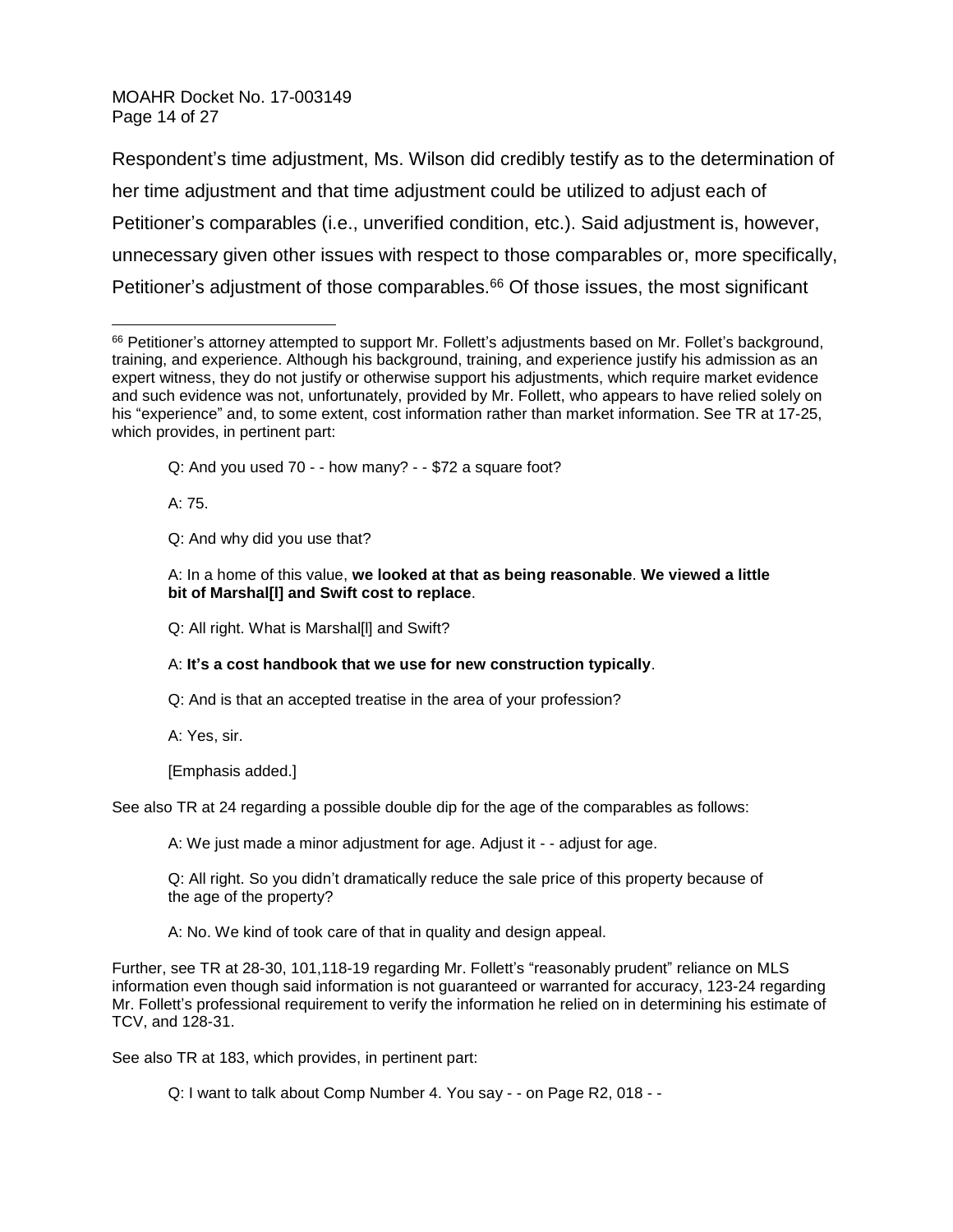MOAHR Docket No. 17-003149 Page 15 of 27

issue or issues relate to his land value adjustments or, more specifically, his site adjustment based on 1.91 acres given the property's actual acreage of 2.92 acres, 67 and lake frontage adjustment based on 317 feet of direct frontage or, more appropriately, 200 feet of "estimated, useable" beach with no consideration for surplus or excess frontage.<sup>68</sup> In that regard, Mr. Follett's testimony regarding said adjustments

A: Yes, sir.

 $\overline{a}$ 

Q: - - **that there was an error on the MLS listing** - -

A: Yes.

Q: - - and it's actually 4350 square feet?

A: Yes. I was able to verify that with the assessing officer **because obviously it was important that the information be correct** . . . .

[Emphasis added.]

Finally, see TR 183-4 regarding "industry standards" and the importance of applying them "consistently" and 224, which provides, in pertinent part:

Judge Kopke: Well, if you have info - - do you rely on MLS - - do you gather MLS information - -

The Witness: Yes, sir, I do.

Judge Kopke: - - and look at MLS - - what do you do with that information?

The Witness: **I try to verify with either the listing realtor or the selling realtor**. **And in the majority of these cases, I was able to do that**.

[Emphasis added.]

See also TR at 236 (i.e., "primarily the market, because that has to dictate . . . . [b]ut experience has a lot to do with it, absolutely").

 $67$  See TR at 20, 92-4, 96-101 (i.e., "[o]servations in the market . . . [and] [i]t's hard because we have so few like pairs of adjustments, coming up with accurate, precise - - you know, is it just so many differences in our market up there to try to come up with the exact things), 115, 20-25 and 131-39. See also P-1 and R-2.

68 See TR at 14-5, which provides, in pertinent part:

Q: All right. Moving to - - up the point then from where that usable beach is on the north end, how much of that additional beachfront has been considered by Suttons Bay Township in their appraisal of the of the value of that beach?

A: Probably another - - is it 225 feet or - - and it isn't a direct frontage. It's - - what do I want to say? - - it takes some jogs.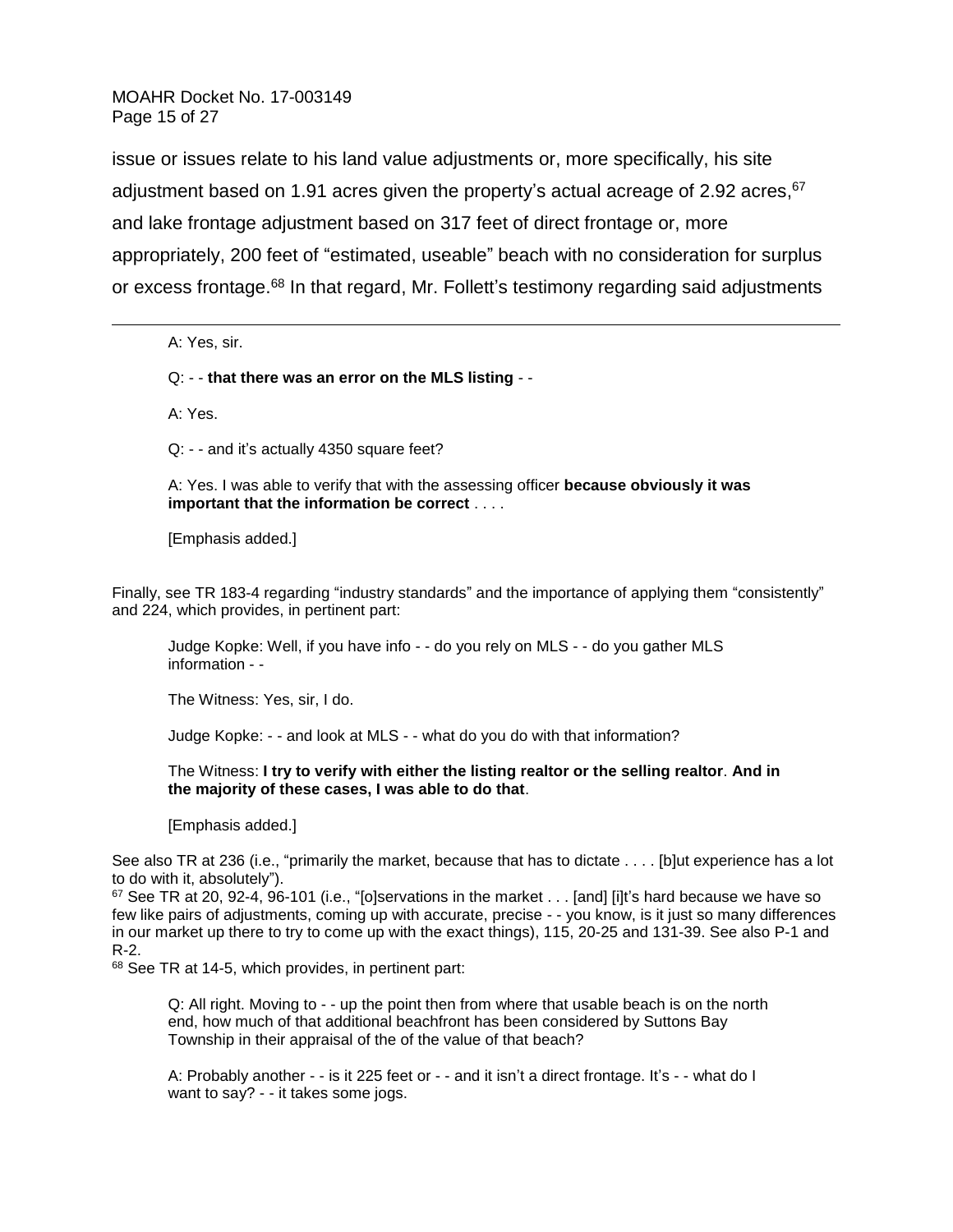Q: All right. And that additional 225 feet of frontage, in your estimation, is that prime beachfront?

A: No; no. To me, it's just surplus property; not excess because excess is dividable. So it's surplus.

Q: Al right. And the difference between surplus and excess is what, sir?

A: Well, excess is something that you could divide and make a saleable piece of property with. This is just surplus. It's - -

Q: And how does surplus frontage - - beach frontage affect the value of this particular piece of property, if at all?

A: When I was making adjustment, I would only give 500 to \$1000 for that privacy. Typically frontage is looked at as effective frontage. So it's something that's more in a straight line than if it has jogs and curves and whatnot.

See also TR at 16 (i.e., a "uniqueness" to the property) and P-1 , which provides, in pertinent part:

Lake frontage appears to be more than what subjects platted subdivision suggest[s], **however is not believed to be for the purpose of establishing an opinion of market value of the subject**. Platted subdivision suggest lake frontage is 317' of frontage. **High water mark would suggest over 400' of frontage**. The subject has **more high water mark land** as described in the legal description/lake frontage than the comparables **but is not felt to enhance due to the overgrowth of shrubs and bushes and is considered unusable**. Twp Assessor advised us to use the frontage of The Plat which we are using and feel that some of that area is surplus due to the frontage location abutting the point **where we feel actually the effective or usable frontage is felt to be closer to 200'**. Never[]the[]less, **lake frontage is excess of 150' is considered surplus frontage in and around the subjects market boundary and discounted accordingly**. [Emphasis added.]

See further TR at 30-6 and 73-92, which provides, in pertinent part:

Q: That's not what [you] testified to earlier. You said repeatedly you gave credit for 317 feet of frontage for the subject. True?

A: I don't believe so.

Q: But you did not do that?

A: **No**.

Q: In fact, over 200 feet you didn't give any credit for surplus or excess frontage, did you?

A: **No**.

Q: Why not?

A: **It really wasn't usable**.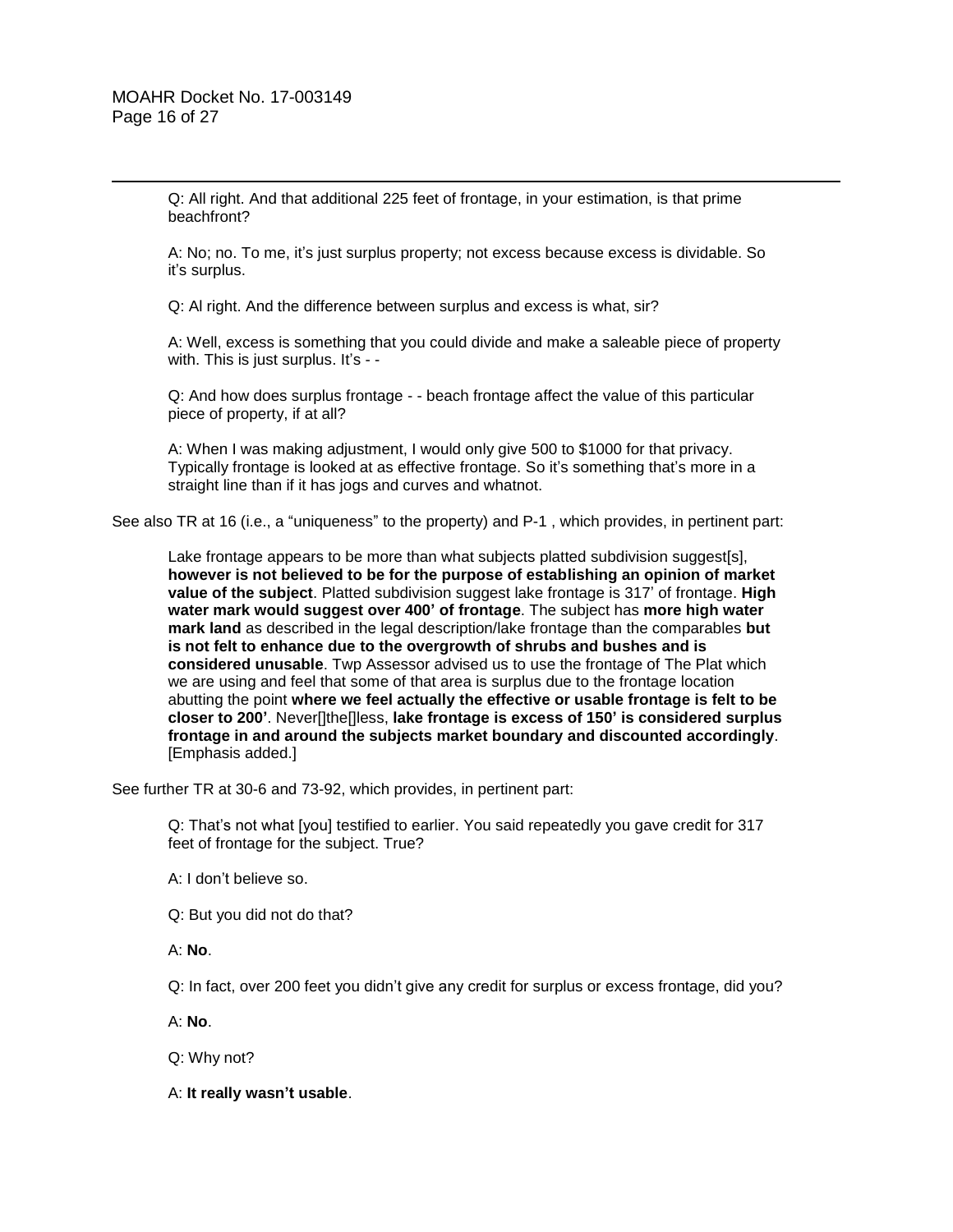Q: So your testimony is - - and I want to make sure I get this right - - that it was unusable because, as you've described it, there was brush there?

A: Brush and low-type land, mucky.

Q: I want you to turn to Page 5 of your report. About the middle of the paragraph that's labeled 'Subject Comments,' you say, quote,

"High watermark would suggest over 400 feet of frontage. The subject has more high watermark land as described in the legal description/lake frontage than the comparables[] but is not felt to enhance due to the overgrowth of shrubs and bushes and is considered unusable."

Did I read that correctly?

A: Yes, sir.

#### Q: **Tell me where you mentioned low land in there**.

#### A: **I didn't**.

Q: In fact, it's not mentioned anywhere in your report other than our photographs. True?

- A: I thought I put it in here, but –
- Q: But it's not in there, is it?
- A: Okay.

Q: I'm just asking you. Is it in there or not?

#### A: **Appears not**.

Q: You have indicated that there's 317 feet of direct frontage and yet your report suggests over 400 feet. At least that's what your narrative says.

A: Correct.

- Q: There's actually 425 feet, isn't there?
- A: What survey are your going to rely on?

#### Q: **Well, I'm going to rely on the legal description**.

A: Okay.

#### Q: **That's a pretty good indication**; **correct**?

- A: **Yes, sir**.
- Q: Okay. Did you ignore it?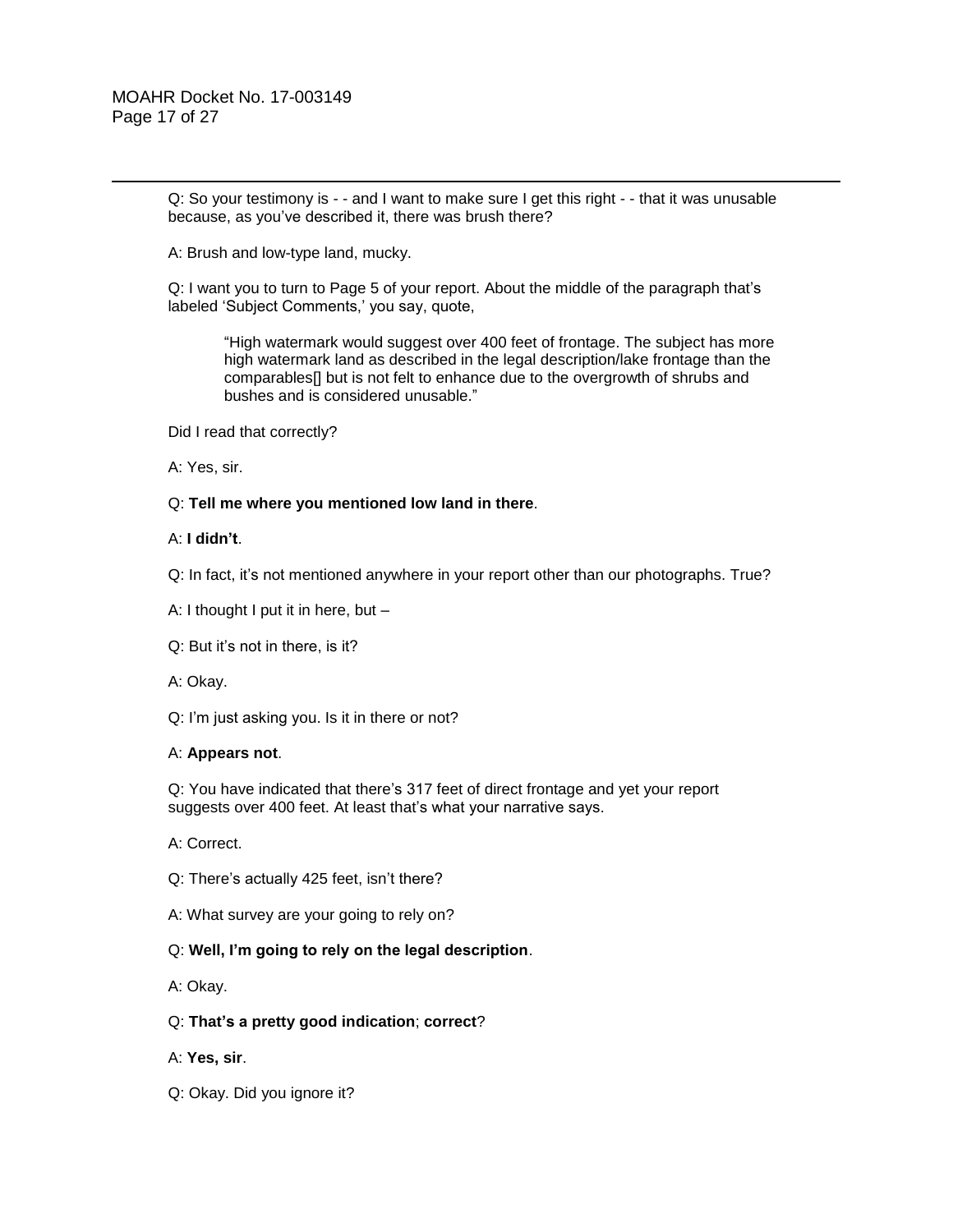A: As I said before, it was very confusing as to what to rely on, **so I ignored I guess the legal description, yes**. I went with what was on the survey . . . .

Q: So when you say, "We, in the appraisal business don't value every foot," that's just simply not true based on your own testimony; correct?

A: **I was using more of an effective frontage at 317 feet** than using the actual 425 feet.

#### Q: **But yet you didn't give credit for any of that over 200**?

#### A: **It doesn't appear to**.

- Q: Should you have?
- A: Again, I thought it was - felt it was excess, overgrown, just privacy.
- Q: There's nothing that would prohibit the removal of the brush, is there?

A: Correct.

#### Q: **So is the value dependent upon removal of the brush**?

#### A: **May have been at that time**.

Q: At what time, sir?

A: At the time of inspection, the time of the appraisal.

Judge Kopke: Mr. Homier, if you would, you know, entertain me, **I would like to know how he calculated his effective frontage**.

Mr. Homier: Yeah. That's fine, Judge. If you want - - I don't know whether you want me to ask or you want - -

Judge Kopke: Go ahead, sir.

Q: Mr. Follett, how did you calculate the effective frontage?

A: I believe that we looked at it overhead. I don't think we stepped it off or directly measured it. We took a typical - - I say "typical." **We took what an expensive, large home would expect to have, between 150 and 200 feet of frontage on a body of water**. It had sandy frontage that would resemble 200 feet, so we looked at it that way.

Judge Kopke: **So you didn't calculate an effective frontage**?

#### The Witness: **Not exactly, no**.

Judge Kopke: But you testified that you calculated an effective frontage?

The Witness: I testified that we used 200 feet of frontage.

Judge Kopke: Okay. But you said that you calculated that the effective frontage was somewhere between 230 and 240?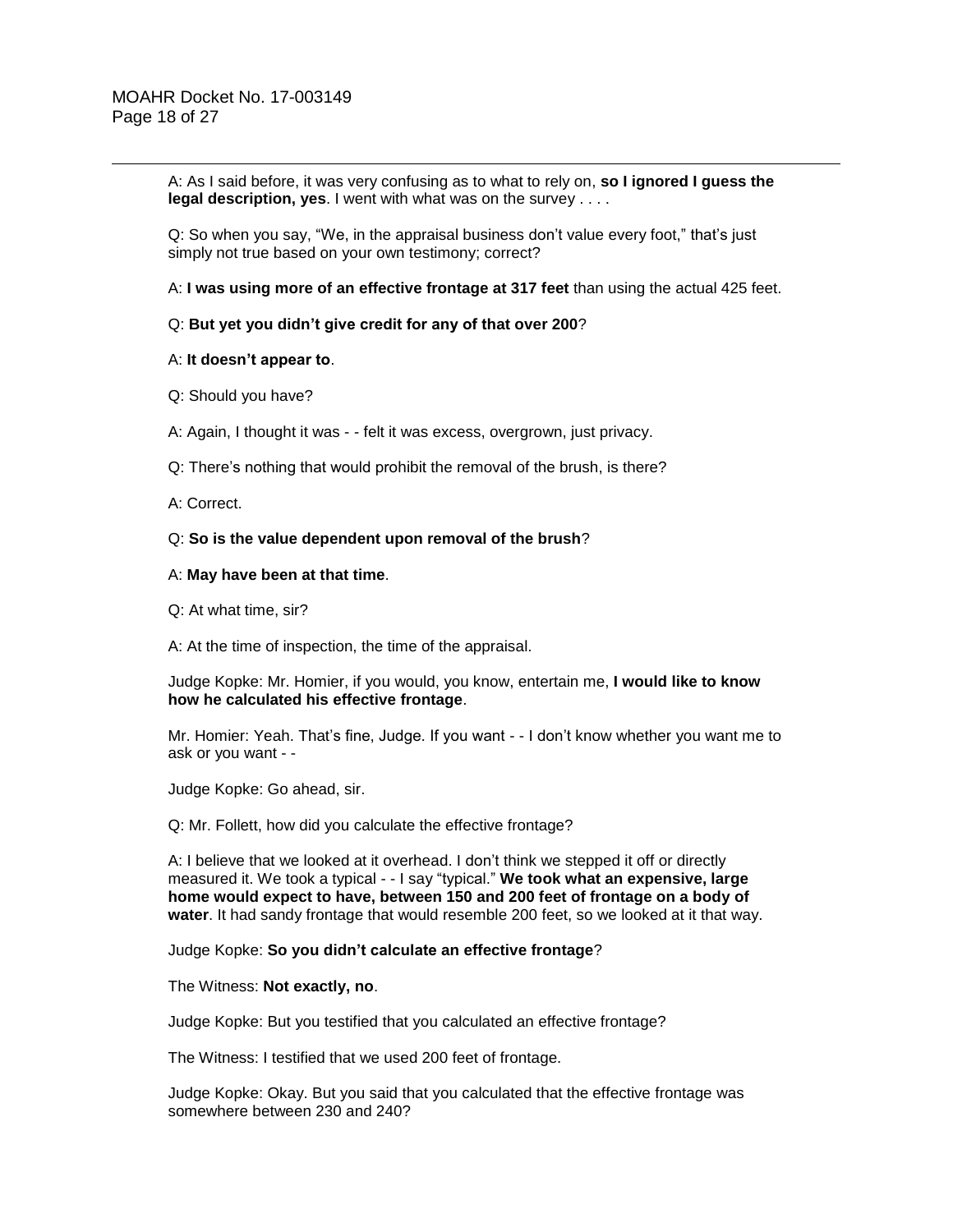The Witness: Just now?

Judge Kopke: Just previously, yes, sir.

The Witness: Well - -

Judge Kopke: So I'm trying to understand how it is that you didn't calculate something and yet you came up with a number of 230 and 240. And I'd like to know where that number of 230 and 240 came from.

The Witness: Well, 223 feet of road frontage and then the lot[]wise - - or shape goes out at an angle[] so I said 230, 240 of effective.

Judge Kopke: All right. **So there wasn't a calculation then**?

The Witness: **No. It was an estimate** . . . .

Q: So is it - - overall, is it your testimony that anything with lake frontage over 200 feet adds no additional value?

A: Not necessarily.

Q: So how would we discern what you do or do not think in terms of your opinion on direct frontage and what constitutes surplus that should be included or surplus that shouldn't be included?

A: How I interpret it is what you're saying?

A: Yes. I mean, there's no adjustment at 210 feet; right?

A: Correct . . . .

Q: You testified earlier that part of your experience is you've been in the real estate business; correct?

A: Correct.

Q: In your experience as a realtor, would it have been the norm, do you think, that a 200 front feet of lakefront property would sell for the same as 425 feet of lakefront?

#### A: **Not if it has a point like the subject**.

Q: **So you're saying that it's the point that brings – that means that that's why it has no additional value**?

#### A: **Correct**.

Q: And did you look at any sales that would support that position or your opinion?

A: Waterfront sales?

Q: Yes . . . .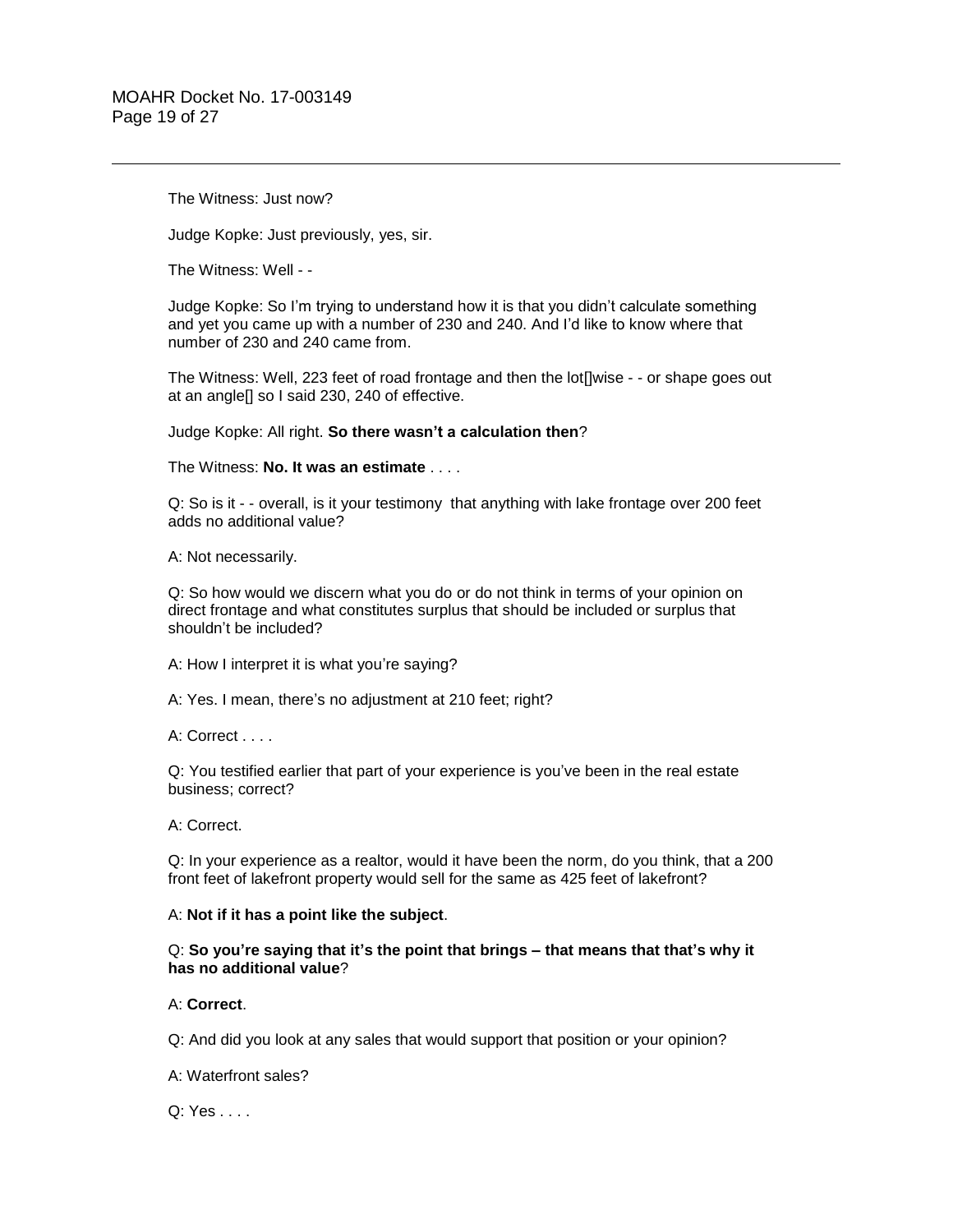MOAHR Docket No. 17-003149 Page 20 of 27

is contradictory and not credible. Further, his site adjustments are not only inaccurate given the property's actual acreage, but also unnecessary as the property's land value is based on its frontage and not acreage making any such adjustment redundant except for large acreage parcels.<sup>69</sup> With respect to the comparables themselves, Comparable

A: **Other sales that I've seen over time** that don't bring the - - they don't bring the same value that a front foot straight frontage brings.

[Emphasis added.]

 $\overline{a}$ 

Finally, see TR at 125-7 and 175-7, which provides, in pertinent part:

Q: Let me get back to the front footage, the Deeded frontage on the subject parcel. You heard Mr. Follett testify that above either 150 or 200 feet, there was no value for any additional front footage. Is that - - did you - - were you here when he testified to that?

A: Yeah, I certainly was.

Q: And would you agree that that is your experience?

A: On, absolutely not. **I don't know in my 30-plus years of assessing that I've ever**  seen waterfront basically be given away. And that's what that conclusion says. If you can get 400 feet for the same as 200 feet, people are giving land away. And I have a hard time - - I'm still having a hard time wrapping my head around that comment . . . .

Q: And in reviewing those sales and coming up with the base value versus the - - what I'll call the excess frontage value of 1295 - - did you ever see an instance in any of those sales where the excess property had no value?

A: Out of the 27 sales that I initially looked at, **there were three that were very unusual**. I did do some checking and **there were some wetlands on those properties**. And on those three, actually the excess frontage did not produce any additional value. But it was more to do with the topography than it had to do with excess frontage. As I said, the balance - - the balance all showed excess land brings some value and fairly consistently, it was about half of what the going rate was.

[Emphasis added.]

See also MCL 211.1 (i.e., **all property**, real and personal, within the jurisdiction of the state, **not expressly exempted**, shall be subject to taxation"). [Emphasis added.] 69 See TR at 111-13 (i.e., "[a] token value for size"). See also TR at 161-3 and 185, which provides, in pertinent part:

Judge Kopke: You have, in your sales comparison approach, adjustments for acreage now. Why are you doing adjustments for acreage when that's not reflected in the original assessment?

The Witness: That was just part of the appraisal process because some of my comps had larger acreage attached to them, sir. I thought I had to recognize the acreage. One of the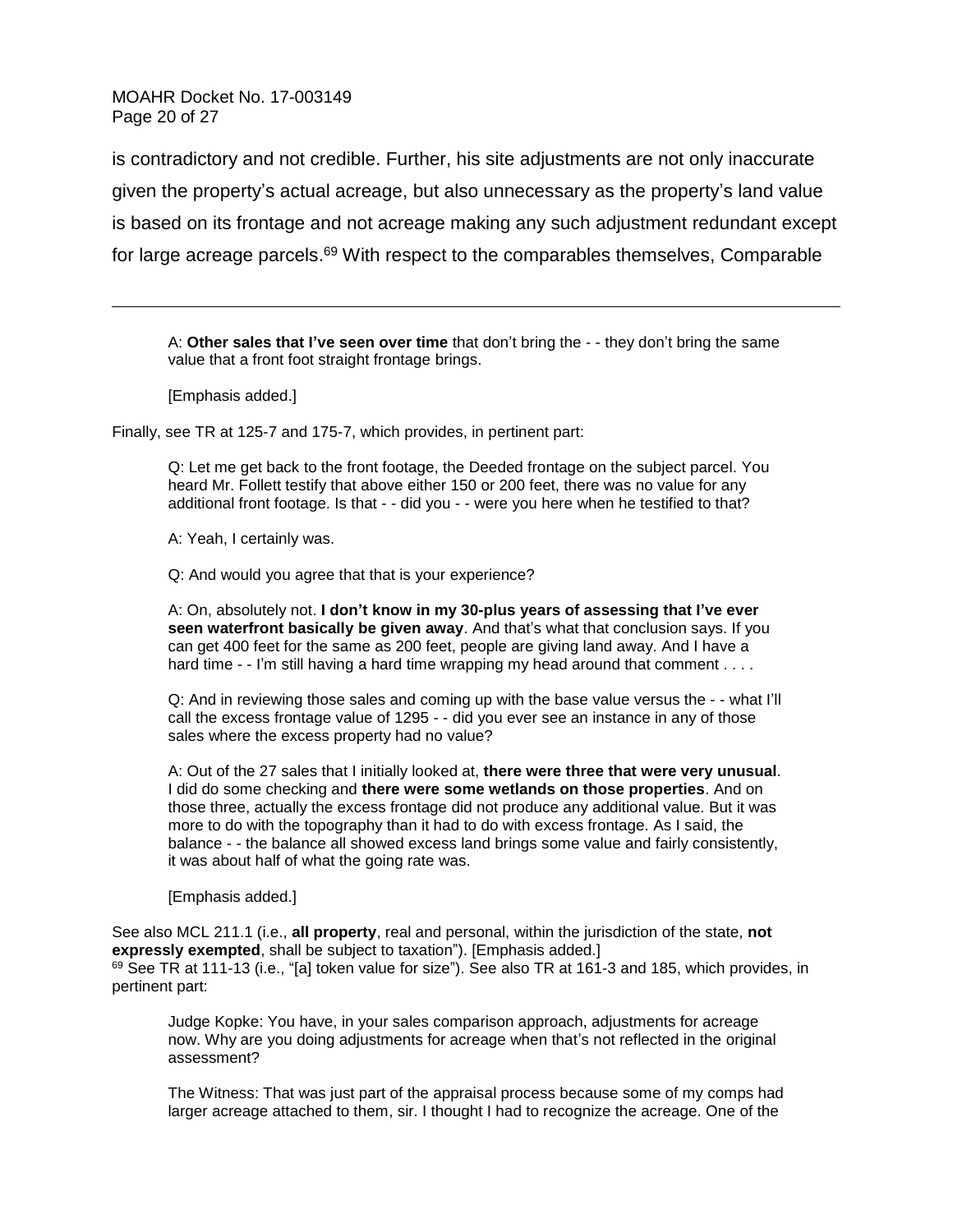MOAHR Docket No. 17-003149 Page 21 of 27

 $\overline{a}$ 

Nos. 1 and 6 are in superior locations (i.e., Lake Michigan and Old Mission Peninsula, respectively) with superior "sunset" frontage.<sup>70</sup> Although Mr. Follett adjusted

comps has a large buffer area of almost 10 acres. And so it drew attention then to the subject. **The acreage size of the subject has very little impact**. **It is primarily the water frontage**.

Judge Kopke: **Wouldn't that be true of the smaller acreage comparables**? I mean, I can understand you have a 10-acre and a 20-acre parcel and there might be some justification for making adjustment there. But if you're saying that really, based upon the three acres or the 2.92 or the 1.91, whatever the acreage is, there really is no basis for an adjustment. Why would I - - why would I be looking at an adjustment for the 1.25 acre or the 1.3 acre or the 1.72 acre or the 2.87 acre or the 1 acre or the 1.01 acre?

The Witness: Again, **I felt by making one adjustment, I should address all of them**. And because there was a little variation, I felt it was important to address each one. **But as you see, it has very little impact in the overall value**.

[Emphasis added.]

<sup>70</sup> See TR at 18-9, which provides, in pertinent part:

A: That is over on Lake Michigan. That, oh, it's kind of in the west of the subject. It says 8.4 miles. **It had frontage on Lake Michigan** [i.e., 263 feet of prime frontage]; somewhat of a bank, not a big bank. And then **it had also a little bit of frontage on a little lake behind it called Duck Lake** [i.e., 481 feet of direct frontage], which kind of helped the subject a little bit because it had - - the Duck Lake frontage was marshy and different than most lakefront properties. **But, of course, Lake Michigan is more prime than the subject's Bay frontage** . . . .

Q: You also mentioned you do **not** like to, in this kind of a situation, bring in comparables on Lake Michigan. Why is that?

A: **It's just a superior location**. It has **westerly** sunset views. Our subject has **easterly** views, which not everybody gets up to see the sunrise.

Q: In your opinion, is it - - **that typically tends to be a more desirable area**?

### A: **Oh, definitely**.

Q: **That would affect the price upward**?

A: **By all means**.

[Emphasis added.]

See also TR at 42-3, 44, 57-8 (i.e., "[i]t's on Old Mission Peninsula, yes; basically across the West Bay from the subject . . . . [and] I made a \$100,000 adjustment for location . . . . [because] [i]t seems though **that the Bay frontage goes for more money out there** . . . . [as] [i]t's a little more noted, I think, amongst the tourists and whatnot"), and 62 (i.e., "[a]nd it's 150 feet versus the subject's 200 - - or 317 and it had west - - **westerly views, which are more demanding**"). [Emphasis added.] Further, see P-1 and TR 18-9, 23, 83, and 242-3 regarding the lack of adjustment to the "Lake Michigan" property by either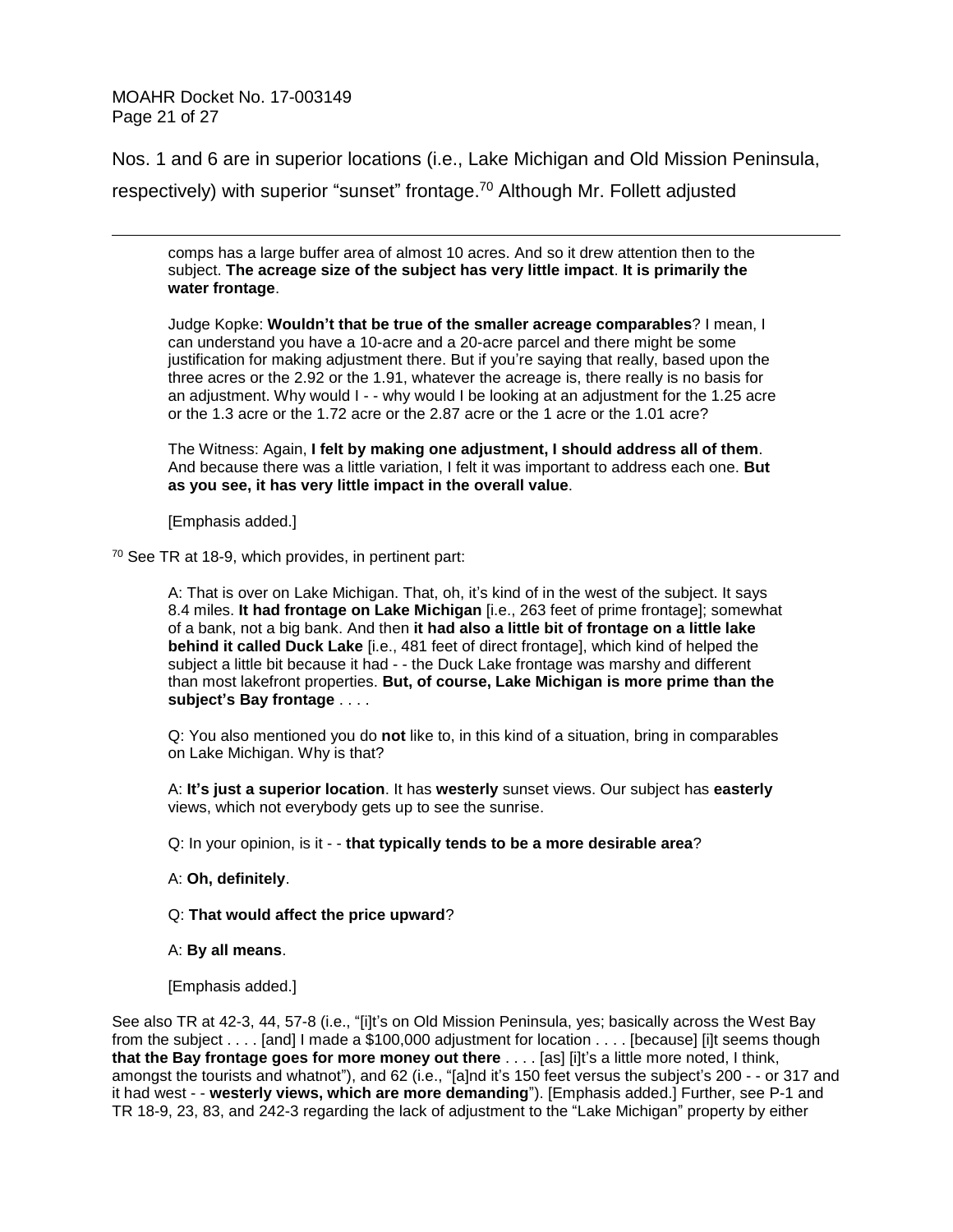MOAHR Docket No. 17-003149 Page 22 of 27

Comparable No. 6 for its superior location, he did not adjust Comparable No. 1 for its superior location or adequately explain why no such adjustment was made. In that regard, Mr. Follett adjusted Comparable No. 3 for its location, although both properties are in the same market, because "it's closer to Suttons Bay . . . [and] it's . . . a lot more desirable down in that neck of the . . . woods." The adjustments utilized were the same unexplained or, more appropriately, unsupported adjustment for both comparables (i.e.,

party despite the recognized superior nature of the frontage. Finally, see TR at 52-3, which provides, in pertinent part:

Q: And how do you make that determination?

- A: It was a size adjustment.
- Q: Do you -

 $\overline{a}$ 

- A: For the difference of the 200 feet and some excess.
- Q: All right. And do you use a per front -
- A: Per front foot, yes.
- Q: - per front foot calculation?
- A: And I can't tell you what we did use though.
- Q: Do you recall where you obtained your per front foot calculation?

A: Well, we discounted for the excess frontage; you know, from the - - from what typical Bay frontage goes for, oh, 24-, 23-, \$2500.

#### Q: **2300 to 2500 a front foot**?

#### A: **Front foot, yeah**.

- Q: And once again, you give credit for 317 direct frontage to the subject?
- A: Correct.
- Q: Although you only see, in your personal observations, about 200 frontage?
- A: A couple hundred, yes.

[Emphasis added.]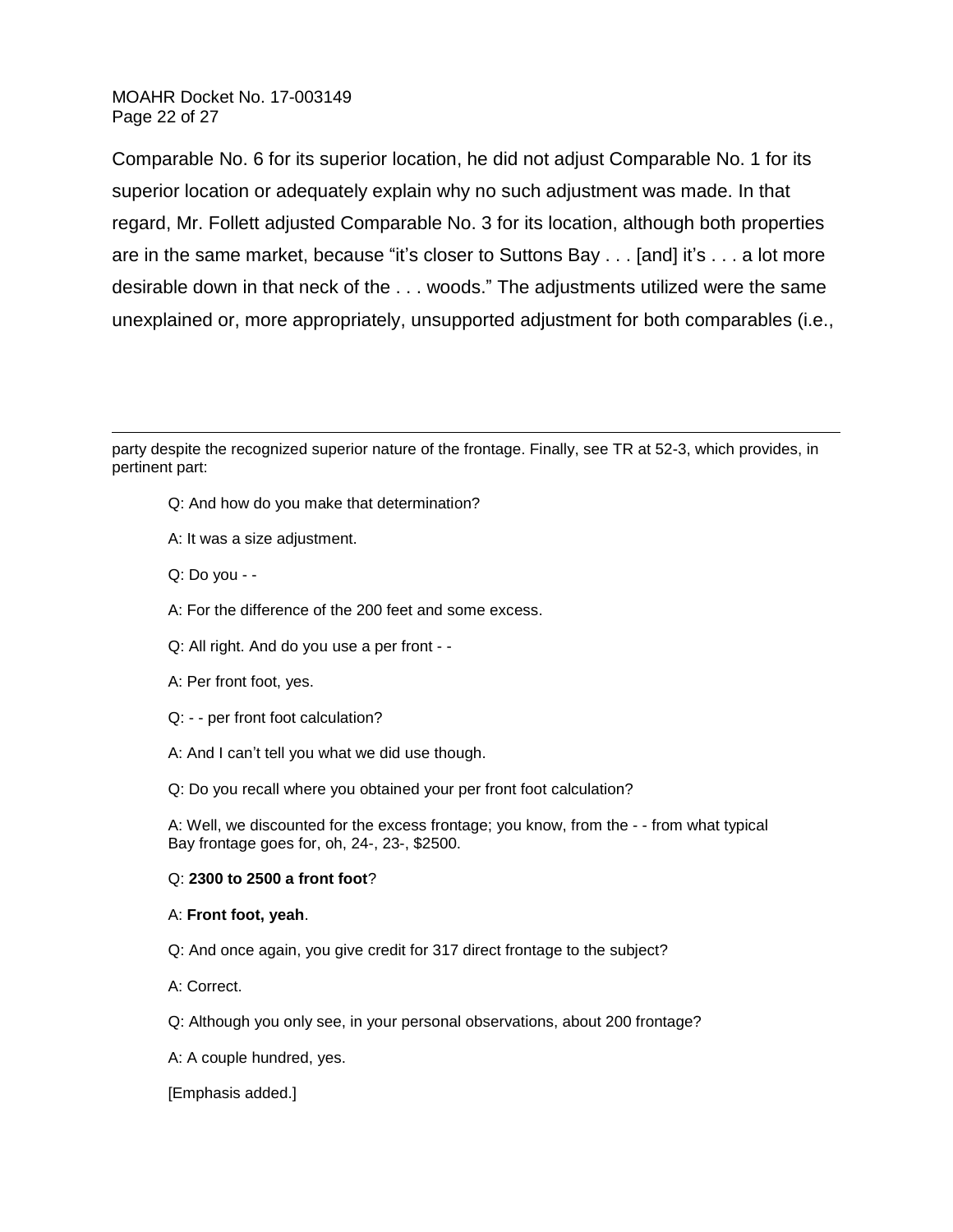## MOAHR Docket No. 17-003149 Page 23 of 27

a negative \$100,000).<sup>71</sup> As for Comparable Nos. 4 and 5, neither comparable had a basement and both houses were substantially larger than the subject house.<sup>72</sup> Further, both comparables were located in markets other than the subject market with Comparable No. 4 having a "[n]ice, sandy beach . . . [with] no real vegetation that . . . would hinder it much" and Comparable No. 5 having frontage on an inland lake unlike the subject.<sup>73</sup> As a result, Comparable Nos. 1, 3, 4, 5, and 6 are not, as adjusted by Mr. Follett, reliable indicators of value. Nevertheless, Petitioners' Comparable No. 2, as revised herein, is sufficient to meet Petitioners' burden of going forward.<sup>74</sup>

With respect to Respondent's approaches, Respondent did not submit the property's record card for the tax year at issue. Rather, Respondent submitted two copies of the property's record card for the 2018 tax year, which indicate the tentative determination of the property's assessment for that tax year, which is not at issue in this case.<sup>75</sup> Further, Respondent also failed to submit the land sales study underlying the **single** lake frontage rate reflected on the record cards and utilized to calculate the property's land value or the economic condition factor ("ECF") analysis underlying the ECF factor reflected on the record cards and utilized to adjust the depreciated cost of the improvements to reflect their market value.<sup>76</sup> [Emphasis added.] Although Respondent did credibly testify in support of the **lake frontage rates** that should have

<sup>75</sup> See R-1.

<sup>71</sup> See TR at 101-2 (i.e., "[j]ust a location adjustment that we feel that - - **I felt that it was better located and worth more money closer to town** . . . . [**but**] **I don't have an exact comparison to put that with**"). [Emphasis added.]

<sup>72</sup> See TR at 50 and P-1.

<sup>73</sup> See TR at 52 and P-1.

 $74$  Petitioner has the burden of proof in establishing the true cash value of the properties. See MCL 205.737(3). The Court of Appeals in *Jones & Laughlin*, *supra* at 354 did, however, state:

The tribunal correctly noted that the burden of proof was on petitioner, MCL § 205.737(3); MSA § 7.650(37)(3). **This burden encompasses two separate concepts**: (1) the burden of persuasion, which does not shift during the course of the hearing, **and** (2) **the burden of going forward with the evidence**, **which may shift to the opposing party**. *Kar v Hogan,* 399 Mich 529, 539-40, 251 NW2d 77 (1976); *Holy Spirit Ass'n For the Unification of World Christianity v Dep't of Treasury,* 131 Mich App 743, 752; 347 NW2d 707 (1984). [Emphasis added.]

<sup>76</sup> Respondent did provide a list of sales of Township residential properties from 2015 to 2017. See R-4. Although said list indicates totals, it does not indicate or otherwise calculate a frontage rate or rates. Respondent also provided a list of ECFs for the 2015, 2016, and 2017 tax year. Said list does not, however, provide information or otherwise indicate how the various listed ECFs were determined.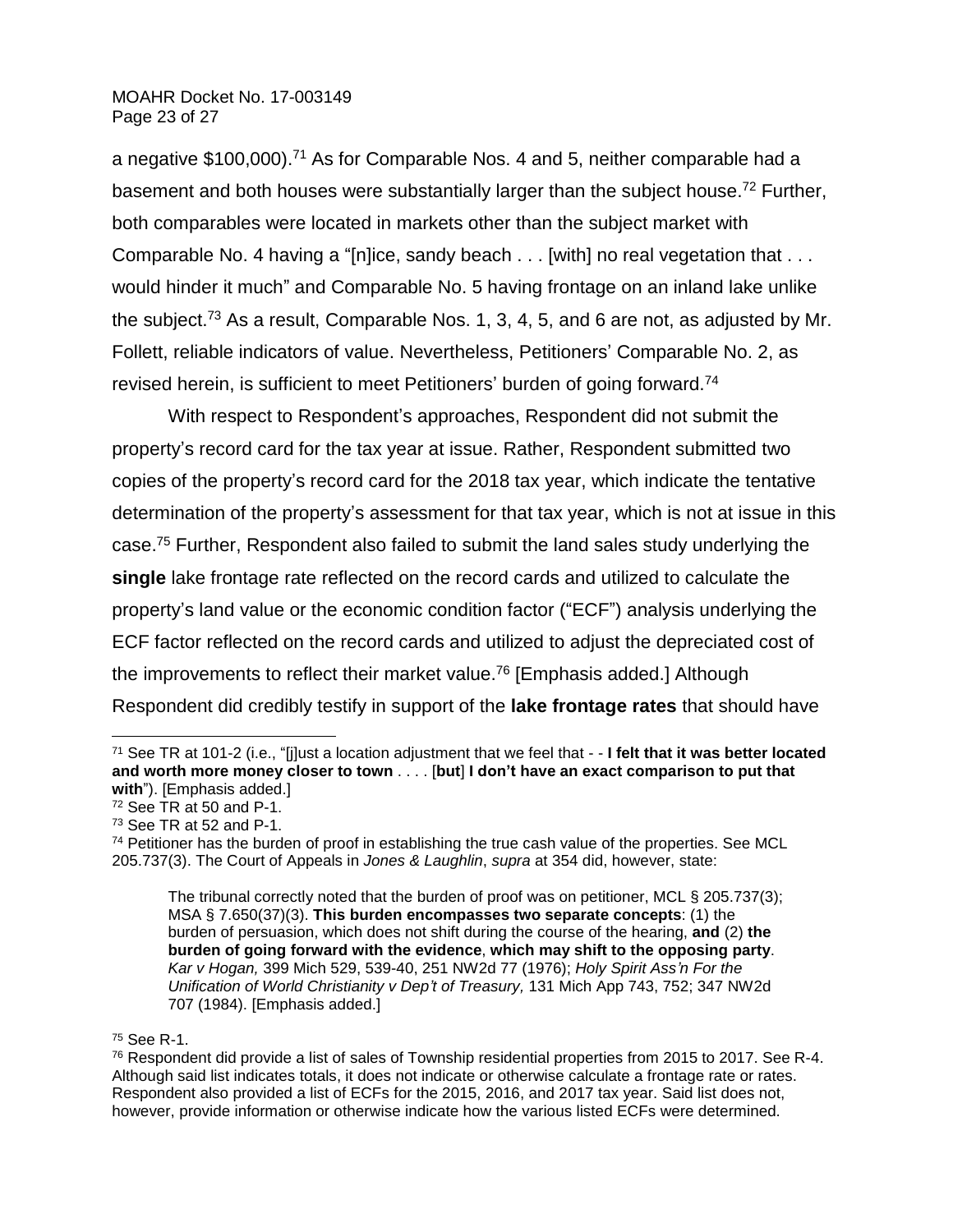## MOAHR Docket No. 17-003149 Page 24 of 27

 $\overline{a}$ 

been utilized for the tax year at issue,<sup>77</sup> no testimony was provided in support of its mass appraisal cost approach, land sales study, or ECF analysis for the tax year at issue.<sup>78</sup> [Emphasis added.] As such, the property's record card or mass-appraisal cost approach reflected by the submitted record cards is an unreliable indicator of value for either the tax year at issue or the tax year not at issue. Respondent did, however, also submit a sales comparison approach and a land sales study and testify in support of the approach and study.<sup>79</sup> In that regard, Respondent utilized eight comparables – four from 2015 and four from 2016. Although Respondent provided a reliable time adjustment to those sales from the date of sale to the tax date at issue, Respondent also utilized the same comparables as Petitioners with the exception of two additional comparables (i.e., Comparable Nos. 1 and 3) and the same comparables utilized by both parties are, despite Respondent's better supported adjustments, unreliable indicators of value, as indicated above.<sup>80</sup> As for Respondent's Comparable Nos. 1 and 3, Comparable No. 1 has, in addition to frontage, 20 acres of "conserved" land, while Comparable No. 3 has, in addition to frontage, 10 acres. Although that acreage would, unlike the smaller acreage of the other comparables, require an adjustment, Respondent did not provide a land sales study supporting the acreage adjustments made or otherwise provide sufficient testimony for the Tribunal to determine the market basis of those adjustments

 $77$  Although the assessor's testimony is confusing, she clearly utilized 100 feet of frontage as the basis for her application of the frontage rates. See TR at 204-9.

<sup>78</sup> Although Respondent's assessor (i.e., Ms. Wilson) did, as indicated above, credibly testify as to the determination of the lake frontage rates for the tax year at issue and their application to the instant frontage, the land value determination reflected on the 2018 property record card is inconsistent with that testimony and **clearly excessive**, as the rate, albeit adjusted 10% for "shape," was applied to the entire 425 feet of frontage and not broken down to reflect the lake frontage and excess or surplus lake frontage dictated by zoning, which raises a question as to why said analysis was not done at the time the assessments for the 2017 and 2018 tax years were determined by Respondent. [Emphasis added.] See also TR at 195-7 and 216-7.

<sup>&</sup>lt;sup>79</sup> See TR at 197, 202-3 regarding the preparation of the study by the Leelanau County Equalization Department, 220 regarding Respondent's use of \$75 as the adjustment for square footage (i.e., "industry standard for this quality of construction"), 224 regarding the assessor's use, like Mr. Follett, of cost information and the need to consistently apply adjustments, 234-5 regarding the assessor's use of a \$45 adjustment for lower level square footage, and 235 regarding adjustments differences for attached and detached garages.

<sup>80</sup> Petitioners' Comparable No. 1 is Respondent's Comparable No. 8; Petitioners' Comparable No. 2 is Respondent's Comparable No. 7; Petitioners' Comparable No. 3 is Respondent's Comparable No. 6; Petitioners' Comparable No. 4 is Respondent's Comparable No. 2; Petitioners' Comparable No. 5 is Respondent's Comparable No. 5; and Petitioners' Comparable No. 6 is Respondent's Comparable No. 4.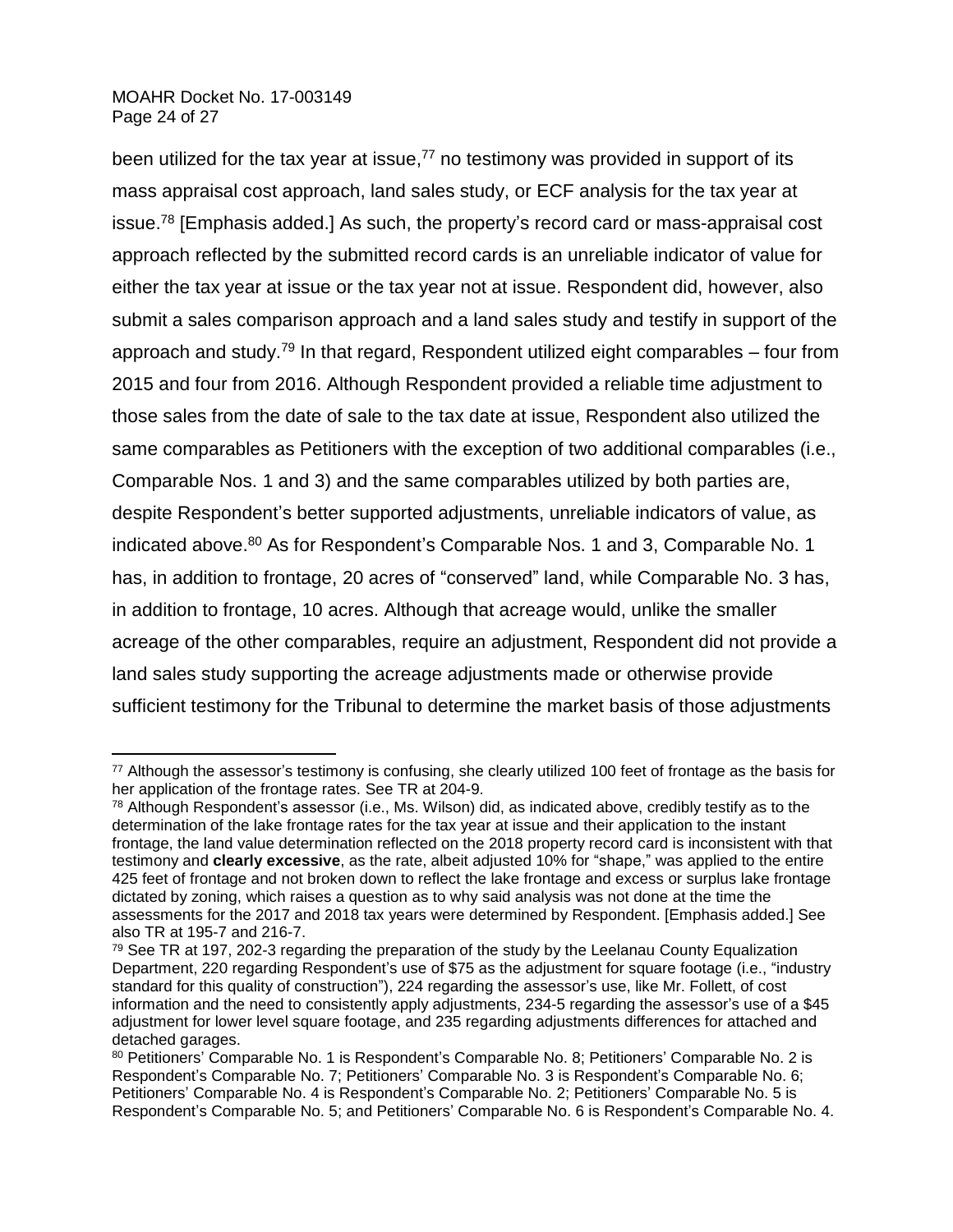MOAHR Docket No. 17-003149 Page 25 of 27

 $\overline{a}$ 

particularly with respect to the "conserved" land and,<sup>81</sup> as such, Respondent's Comparable Nos. 1, 2, 3, 4, 5, 6, and 8 are, as adjusted by Respondent, also unreliable indicators of value.<sup>82</sup>

Given the above, Petitioners' Comparable No. 2 and Respondent's Comparable No. 7, which are, as indicated herein, the same property, provide, as revised, "the most accurate valuation under the circumstances".<sup>83</sup> More specifically, Comparable Nos. 2 and 7 would, unlike the other comparables, $84$  be impacted by the same odd, but necessary land value determinations relative to direct, and excess, or surplus frontage based on Respondent's zoning. As for the other adjustments, the Tribunal primarily adopts, with the exception of the parties' unnecessary adjustments for acreage, Respondent's adjustments based on Respondent's familiarity with the property based on an inspection and not photographs alone. Nevertheless, Respondent admitted that its square foot calculation may be, as indicated herein, incorrect. As such, the Tribunal adopts Mr. Follett's square foot calculations based on his credible testimony relative to his measurement of the dimensions of the improvements with the exception of his determination of the square footage of the living space above the garage, as his testimony and appraisal (i.e., P-1) indicate that he reduced a measurement to account for the A-frame and then reduced the total calculated square footage by 30% to also account for the A-frame, which was redundant or, more specifically, an improper reduction of square footage as he needed to either reduce the measurement or adjust the square footage and not both.<sup>85</sup>

<sup>&</sup>lt;sup>81</sup> See TR at 218-9 regarding the questionable 20-acre adjustment for Comparable No.1 based on the fact that the acreage cannot be split or developed (i.e., "conserved land").

<sup>82</sup> See TR at 47-8 regarding the "across the road" frontage of Comparable No. 6 (i.e., "[t]his comparable wasn't directly on the Bay, but it had private Bay frontage and it was across the road . . . . [s]o people had to cross the road," "it did have some - - some vegetation, brush along kind of the outer boundaries of it . . . . [b]ut for the most part, the beach frontage was very comparable," "you give an uptick of \$200,000 . . .

just being the inconvenience across the road and size," and "[i]s this a busy road . . . [o]h, summertime, it can be somewhat busy, but not terrible"), and 240-1 (i.e., "[a]cross the road is usually not as desirable"). <sup>83</sup> See *Jones & Laughlin*, *supra* at p 353. See also TR 36-41

<sup>84</sup> Petitioner's Comparable No. 3 and Respondent Comparable No. 6 have frontage across a road unlike the subject and the other comparables and, as such, is not truly comparable despite the purported adjustments. In that regard, Petitioner's adjustment is, as indicated herein, erroneous and unsupported, while Respondent's adjustment fails to take into consideration the fact that the frontage is across, a sometimes busy, road.

<sup>85</sup> See TR at 24, 94-6, 127, and 139-50, which provides, in pertinent part: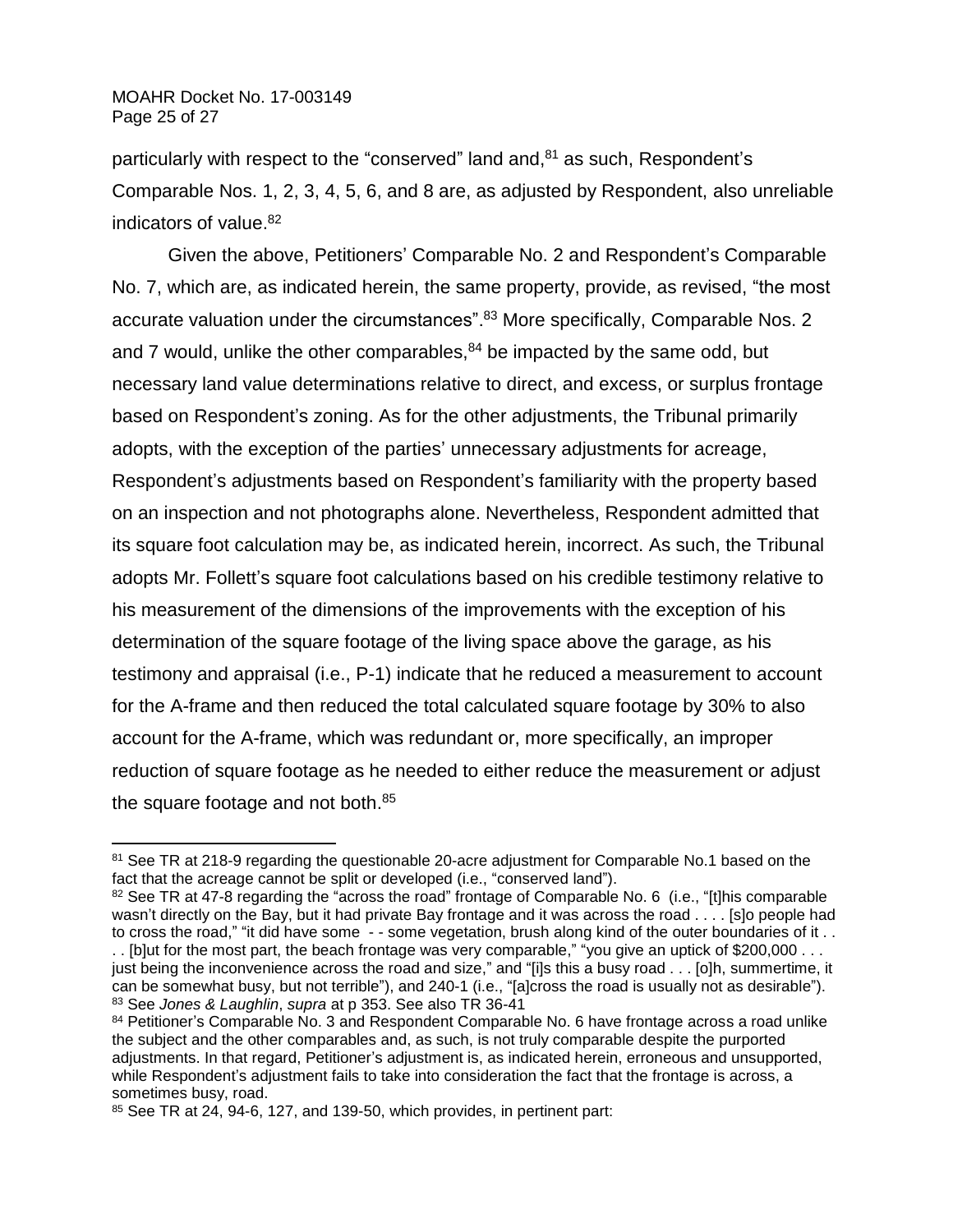MOAHR Docket No. 17-003149 Page 26 of 27

Based on the above, the Tribunal concludes that the subject properties' TCV and TV for the tax year at issue is as listed in the Introduction Section of this Proposed Opinion and Judgment (POJ).

## **PROPOSED JUDGMENT**

This is a proposed decision and not a final decision. $86$  As such, no action should be taken based on this decision. After the expiration of the time period for the opposing party to file a response to the exceptions, the Tribunal will review the case file, including the POJ and all exceptions and responses, if any, and:

- 1. Issue a Final Opinion and Judgment (FOJ) adopting the POJ as the final decision.
- 2. Issue an FOJ modifying the POJ and adopting the Modified POJ as the final decision.
- 3. Issue an Order vacating the POJ and ordering a rehearing or such other action as is necessary and appropriate.

Judge Kopke: But you already - - **you only measured that 17 right there**; is that correct?

The Witness: **Correct**.

 $\overline{a}$ 

Judge Kopke: **So you're taking another 30 percent off, even though you started your measurement basically not including this space here** (indicating)?

The Witness: **That's correct**.

[Emphasis added.]

See also TR 186-91, which provides, in pertinent part:

A: . . . I did measure it in 1999. Now, having said that, I know you're aware because you are familiar with how these tables work. But Mr. Follett made a statement that the 1.75 story height can include some open areas. And that is true. **So it is possible that there is less finished square footage on the second floor**. However, there is still finish because the ceiling height is 1-3/4 story. So there is interior finish on the ceiling. There is interior finish on the walls. **So the square footage may not be 100 percent accurate**, but it is in alignment with the State Tax Commission guidelines. You either have a 1-1/2 story house or a 1-3/4 story house or a two-story house. This roof line, the measurements are far more in line with a 1-3/4 story than they are with a 1-1/2 story. And so that's the rate that was applied. **That can distort the second story square footage a little bit**. [Emphasis added.]

<sup>86</sup> See MCL 205.726.